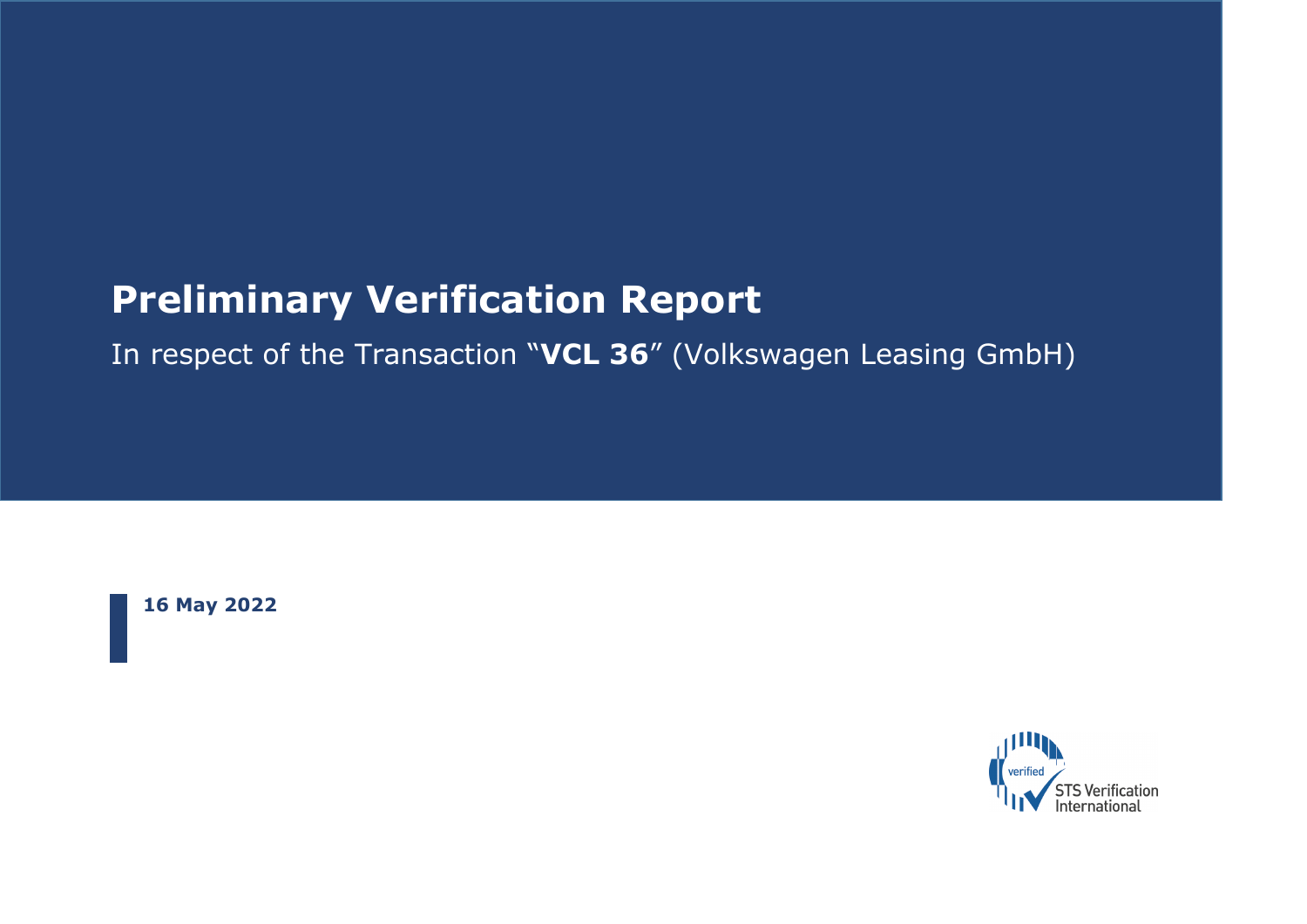

#### **Authorization of SVI as third party**

STS Verification International GmbH ("SVI") has been authorized by the German Federal Financial Supervisory Authority (Bundesanstalt für Finanzdienstleistungsaufsicht "BaFin", as the competent authority pursuant to Art 29 of the Securitisation Regulation and § 44 German Banking Act) to act in all EU countries as third party pursuant to Art 28 of the Securitisation Regulation to verify compliance with the STS Criteria pursuant to Articles 19 to 26e of the Securitisation Regulation ("STS Verification"). Moreover, SVI performs additional services including the verification of compliance of securitisations with (i) Article 243 of the Capital Requirements Regulation (Regulation (EU) 2017/2401 dated 12 December 2017, amending Regulation (EU) No 575/2013 on prudential requirements for credit institutions and investment firms as amended by Regulation (EU) 2021/558 of 31 March 2021) ("CRR Assessment"), (ii) Article 270 (senior positions in STS on-balance sheet securitisations) of the CRR ("Article 270 Assessment"), (iii) Article 13 of the Delegated Regulation (EU) 2018/1620 on liquidity coverage requirement for credit institutions dated 13 July 2018, amending Delegated Regulation (EU) 2015/61 to supplement Regulation (EU) No 575/2013 of the European Parliament and the Council with regard to liquidity coverage requirements for Credit Institutions ("LCR") ("LCR Assessment"), and (iv) the STS Criteria, in respect of existing securitisations and potential deficiencies regarding compliance with the STS Criteria ("Gap-Analysis")..

#### **Mandating of SVI and verification steps**

On 4 March 2022, SVI has been mandated by the Originator (Volkswagen Leasing GmbH) to verify compliance with the STS criteria pursuant to Article 28 of the Securitisation Regulation for the securitisation transaction "VCL 36" (the "Transaction").

As part of our verification work and the preparation therefor at previous verifications, we took part in a virtual due diligence (recorded) which was organised by representatives of Volkswagen Leasing GmbH ("VWL") and Volkswagen Financial Services AG ("VWFS") in April 2021. In addition, we have discussed selected aspects of the Transaction with VWL, VWFS and legal counsel and obtained additional information on the transaction structure, the underwriting and servicing procedures of VWL and the underlying transaction documentation.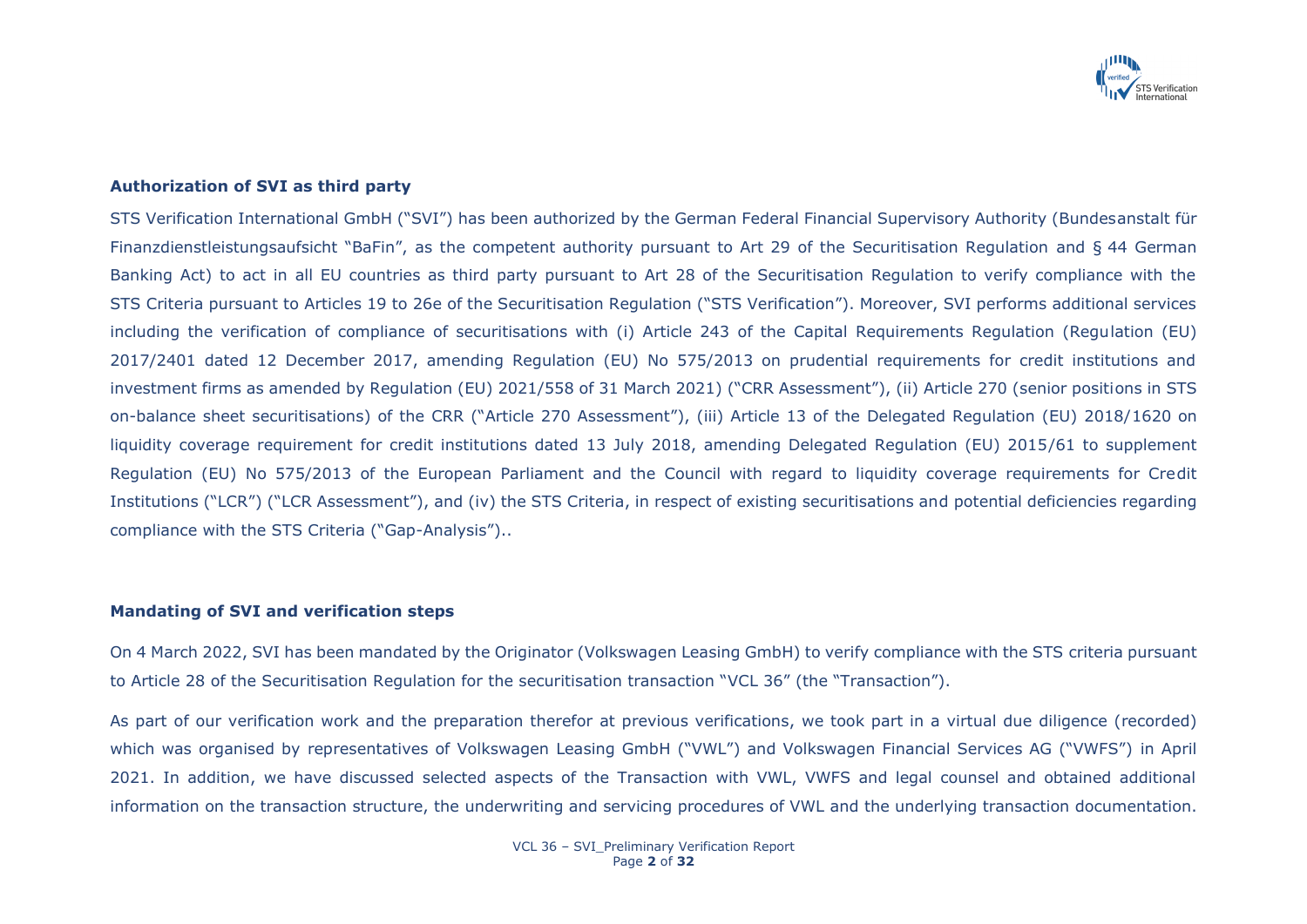

For the purposes of our analysis, we have reviewed the following (draft) documents and other information related to the Transaction:

- Preliminary Prospectus
- German Legal Opinion
- Receivables Purchase Agreement
- Servicing Agreement
- Swap Agreement
- Account Agreeement
- Note Purchase Agreement
- Incorporated Terms Memorandum
- Due Diligence Presentation by VWL/VWFS dated April 2021
- Agreed-upon Procedures Report
- Latest version of the liability cash flow model
- Data Package received by VWL/VWFS
- Additional information received by e-mail, such as confirmations, comments, etc.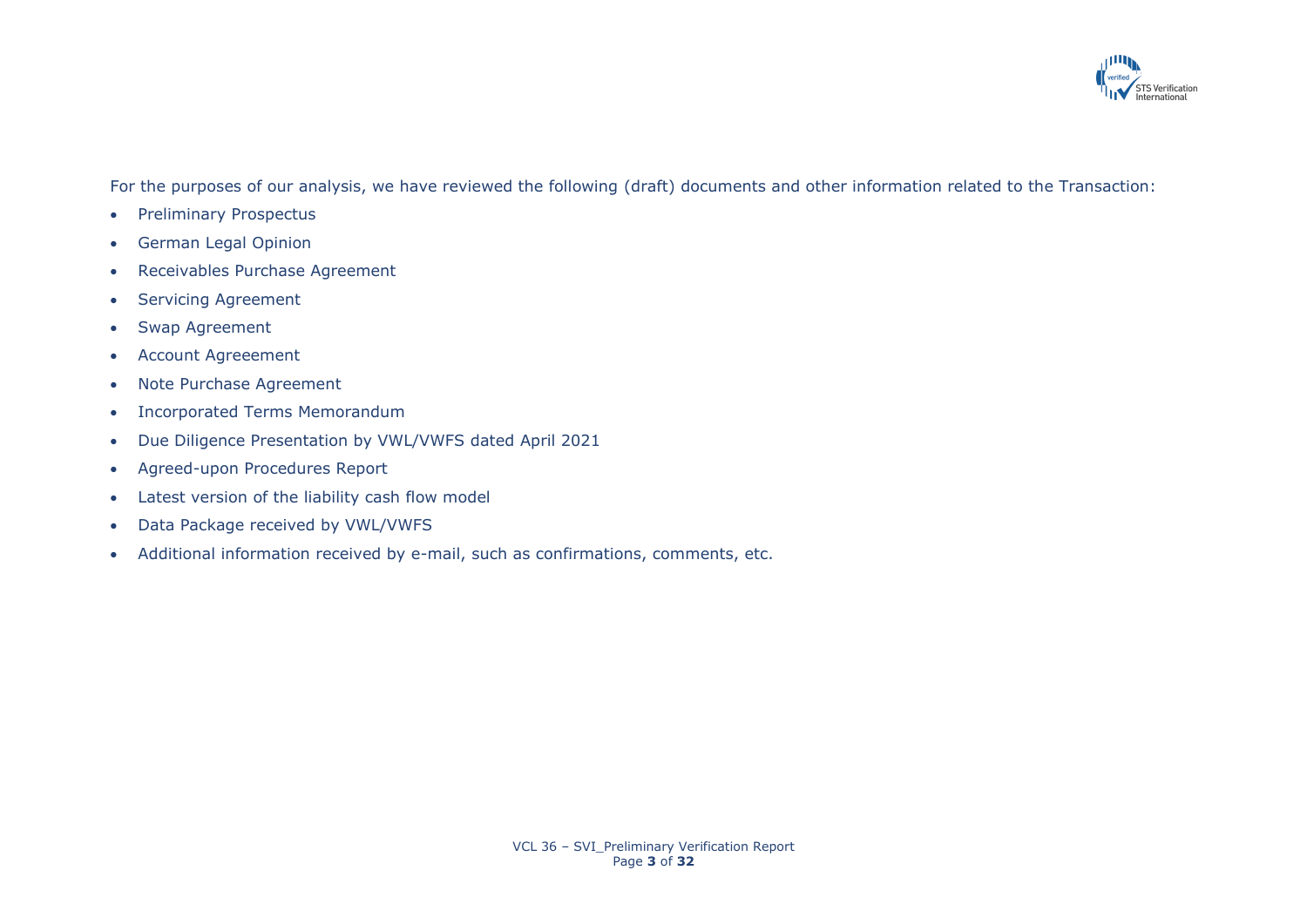

## **Verification Methodology**

The fulfilment of each verification point in this Preliminary Verification Report provided to the Originator is evaluated on the basis of three fulfilment values (traffic light status):

| Criterion is fully met                                                         |  |
|--------------------------------------------------------------------------------|--|
| Criterion is mostly met, but with comments or requests for missing information |  |
| Criterion not (yet) met on the basis of available information                  |  |

The verification process is based on the SVI verification manual ("Verification Manual"), defined terms of the Verification Manual shall also apply to this report. It describes the verification process and the individual inspections in detail. The Verification Manual is applicable to all parties involved in the verification process and its application ensures an objective and uniform verification of transactions to be verified. Based on the Verification Manual, SVI has derived the Transaction Verification Catalogue for this Transaction as described under Verification Method in this report. A full description of the methodology used by SVI for the Verification can be found in the Verification Manual on our website: www.svi-gmbh.com.

#### **Disclaimer of SVI**

SVI grants a registered verification label "verified – STS VERIFICATION INTERNATIONAL" if a securitisation complies with the requirements for simple, transparent and standardised securitisation as set out in Articles 19 to 26e of the Securitisation Regulation ("STS Requirements"). The aim of the Securitisation Regulation is to restart high-quality securitisation markets, and the intention of implementing a framework for simple, transparent and standardised transactions with corresponding STS criteria shall contribute to this. However, it should be noted that the STS verification performed by SVI does not affect the liability of an originator or special purpose vehicle in respect of their legal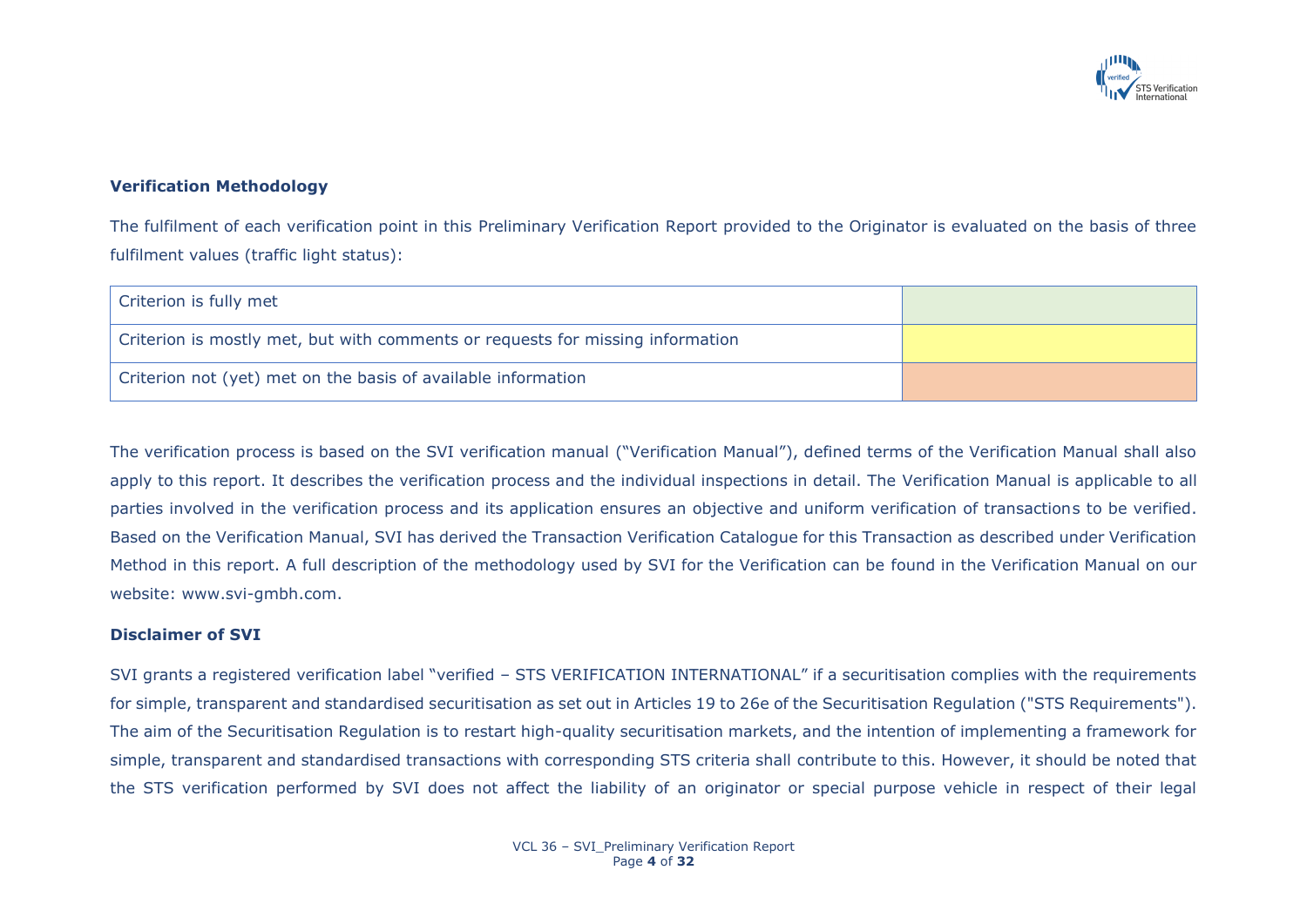

obligations under the Securitisation Regulation. Furthermore, the use of verification services from SVI shall not affect the obligations imposed on institutional investors as set out in Article 5 of the Securitisation Regulation. Notwithstanding confirmation by SVI which verifies compliance of a securitisation with the STS Requirements, such verification by SVI does not ensure the compliance of a securitisation with the general requirements of the Securitisation Regulation.

SVI has carried out no other investigations or surveys in respect of the issuer or the notes concerned other than as set out in this Preliminary Verification Report and disclaims any responsibility for monitoring the issuer's continuing compliance with these standards or any other aspect of the issuer's activities or operations. Furthermore, SVI has not provided any form of advisory, audit or equivalent service to the Originator, Issuer or Sponsor.

SVI is not a legal advisor and nothing in the Preliminary Verification Report shall be regarded as legal advice in any jurisdiction.

Accordingly, the Preliminary Verification Report is only an expression of opinion by SVI after application of its verification methodology and not a statement of fact. It is not a guarantee or warranty that ECB, any of the ESAs or national competent authorities, courts, investors or any other person will accept the STS status of the relevant securitisation. Therefore, no person should rely on the Preliminary Verification Report in determining the STS status but must perform its own analysis and reach its own conclusions.

SVI assumes due performance of the contractual obligation thereunder by each of the parties and the representations made and warranties given in each case by any persons or parties to SVI or in any of the documents are true, not misleading and complete. SVI shall have no liability for any loss of any kind suffered by any person as a result of a securitisation where the Preliminary Verification Report indicated that it met, in whole or in part, the STS Requirements, certain CRR or SRT requirements being held for any reason as not so meeting the relevant requirements or not being able to have lower capital allocated against it save in the case of deliberate fraud by SVI. SVI shall also not have any liability for any action taken or action from which any person has refrained from taking as a result of the Preliminary Verification Report.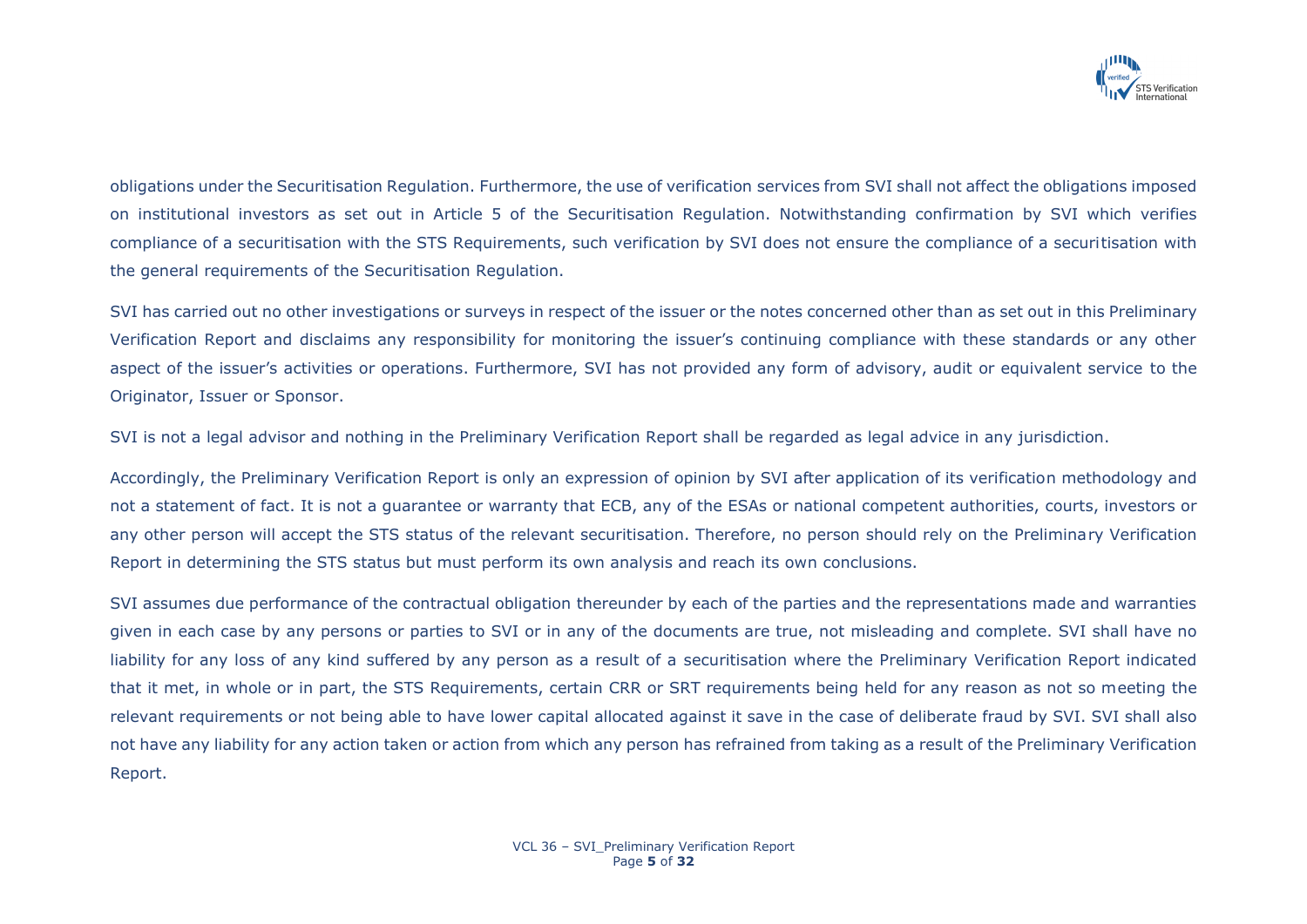

## **LIST OF ABBREVIATIONS/DEFINITIONS**

Note: For any other term used in this Preliminary Verification Report in capital spelling, please refer to the defined terms in the Section "MASTER DEFINITIONS SCHEDULE" in the Preliminary Prospectus .

| AuP                             | Agreed-upon Procedures                                                                                                               |
|---------------------------------|--------------------------------------------------------------------------------------------------------------------------------------|
| <b>BaFin</b>                    | Bundesanstalt für Finanzdienstleistungsaufsicht (German Federal Financial Supervisory Authority)                                     |
| CF-Model                        | Latest version of the liability cash flow model                                                                                      |
| <b>Closing Date</b>             | 27 June 2022                                                                                                                         |
| Data Package                    | Data package received by VWL/VWFS                                                                                                    |
| Due Diligence                   | Recorded virtual Due Diligence meeting available since April 2021                                                                    |
| Due Diligence Presentation      | Due Diligence presentation by VWL/VWFS dated April 2021                                                                              |
| <b>EBA</b>                      | <b>European Banking Authority</b>                                                                                                    |
| <b>EBA Guidelines</b>           | Final Report on Guidelines on the STS criteria for non-ABCP securitisation, as published by EBA on 12 December 2018                  |
| <b>ECB</b>                      | European Central Bank                                                                                                                |
| <b>EIOPA</b>                    | European Insurance an Occupational Pensions Authority                                                                                |
| <b>ESAs</b>                     | European supervisory authorities (EBA, EIOPA and ESMA)                                                                               |
| <b>ESMA</b>                     | European Securities and Markets Authority                                                                                            |
| <b>Issuer</b>                   | <b>VCL 36</b>                                                                                                                        |
| <b>ITM</b>                      | <b>Incorporated Terms Memorandum</b>                                                                                                 |
| LO                              | German Legal Opinion                                                                                                                 |
| <b>MAR</b>                      | Regulation (EU) 596/2014 of the European Parliament and of the Council of 16 April 2014 on market abuse (Market Abuse<br>Regulation) |
| Originator                      | <b>Volkswagen Leasing GmbH</b>                                                                                                       |
| <b>Preliminary Prospectus</b>   | Preliminary Prospectus dated 11 May 2022                                                                                             |
| Preliminary Verification Report | Draft Preliminary Verification Report prepared by SVI in respect of the Transaction                                                  |
| <b>RPA</b>                      | Receivables Purchase Agreement                                                                                                       |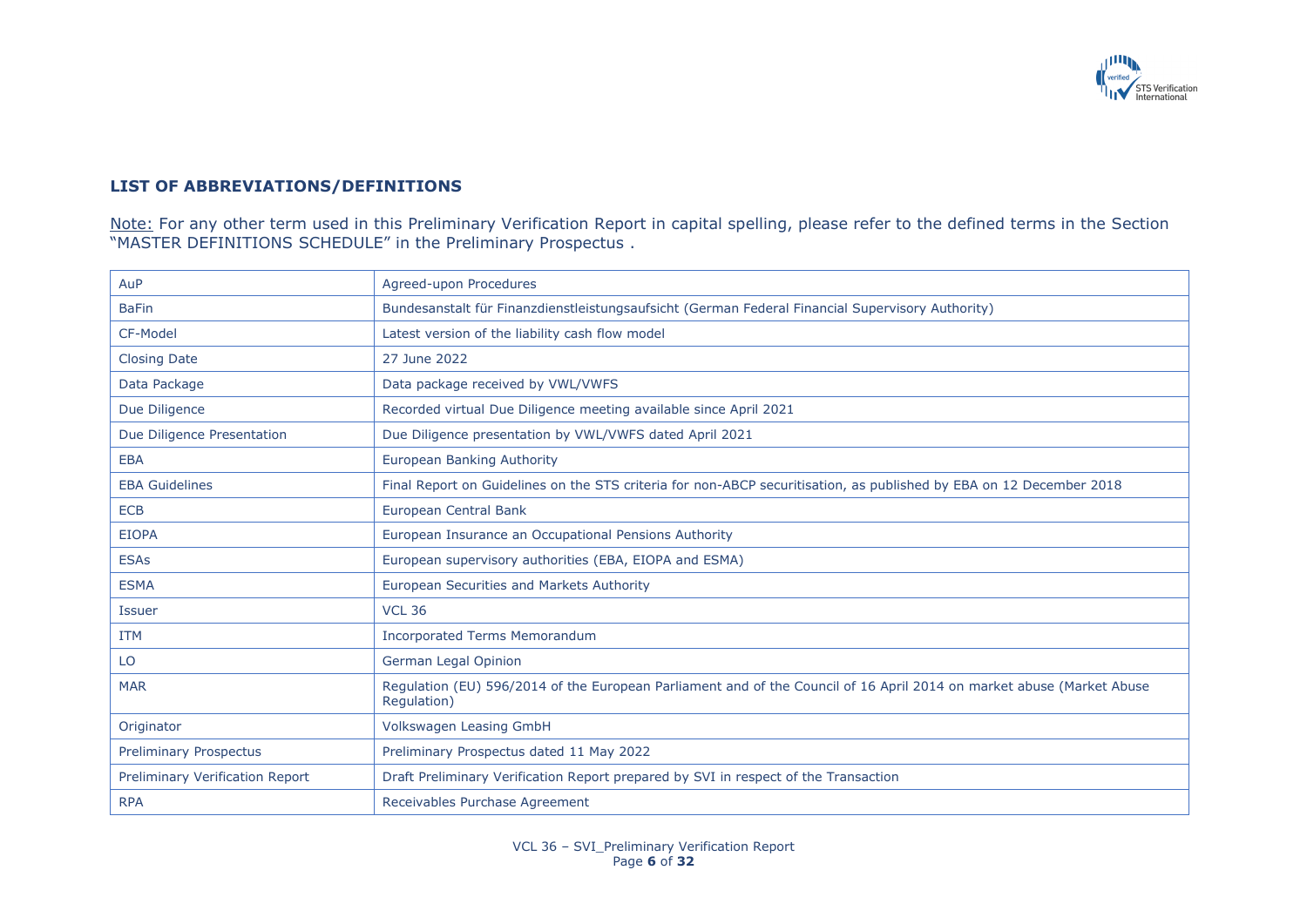

| RTS on Homogeneity           | Commission Delegated Regulation (EU) 2019/1851 dated 28 May 2019 supplementing the Securitisation Regulation with<br>regard to regulatory technical standards on the homogeneity of the underlying exposures in securitisation                                                                                                                                                                                                    |
|------------------------------|-----------------------------------------------------------------------------------------------------------------------------------------------------------------------------------------------------------------------------------------------------------------------------------------------------------------------------------------------------------------------------------------------------------------------------------|
| <b>RTS on Risk Retention</b> | EBA Final Draft Regulatory Technical Standards specifying the requirements for originators, sponsors and original lenders and<br>servicers relating to risk retention pursuant to Article 6(7) of Regulation (EU) 2017/2402 as amended by Regulation (EU)<br>2021/557                                                                                                                                                             |
| Securitisation Regulation    | Regulation (EU) 2017/2402 of the European Parliament and of the Council of 12 December 2017 laying down a general<br>framework for securitisation and creating a specific framework for simple, transparent and standardised securitisation, and<br>amending Directives 2009/65/EC, 2009/138/EC and 2011/61/EU and Regulations (EC) No 1060/2009 and (EU) No 648/2012,<br>as amended by Regulation (EU) 2021/557 of 31 March 2021 |
| Seller                       | Volkswagen Leasing GmbH                                                                                                                                                                                                                                                                                                                                                                                                           |
| Servicer                     | Volkswagen Leasing GmbH                                                                                                                                                                                                                                                                                                                                                                                                           |
| SolvV                        | Solvabilitätsverordnung (Solvability Regulation)                                                                                                                                                                                                                                                                                                                                                                                  |
| <b>SSPE</b>                  | Securitisation Special Purpose Entity or Issuer                                                                                                                                                                                                                                                                                                                                                                                   |
| <b>STS Requirements</b>      | The requirements for simple, transparent and standardised securitisation in respect of a non-ABCP transaction as set out in<br>Articles 19 to 22 of the Securitisation Regulation                                                                                                                                                                                                                                                 |
| Transaction                  | The securitisation of auto lease receivables involving VCL 36 as Issuer                                                                                                                                                                                                                                                                                                                                                           |
| Union                        | The European Union or "EU"                                                                                                                                                                                                                                                                                                                                                                                                        |
| <b>VCL 36</b>                | VCL Multi-Compartment S.A., acting for and behalf of its Compartment VCL 36                                                                                                                                                                                                                                                                                                                                                       |
| <b>VCL Master C1</b>         | VCL Master S.A., Compartment 1                                                                                                                                                                                                                                                                                                                                                                                                    |
| <b>VWFS</b>                  | Volkswagen Financial Services AG                                                                                                                                                                                                                                                                                                                                                                                                  |
| <b>VWL</b>                   | Volkswagen Leasing GmbH                                                                                                                                                                                                                                                                                                                                                                                                           |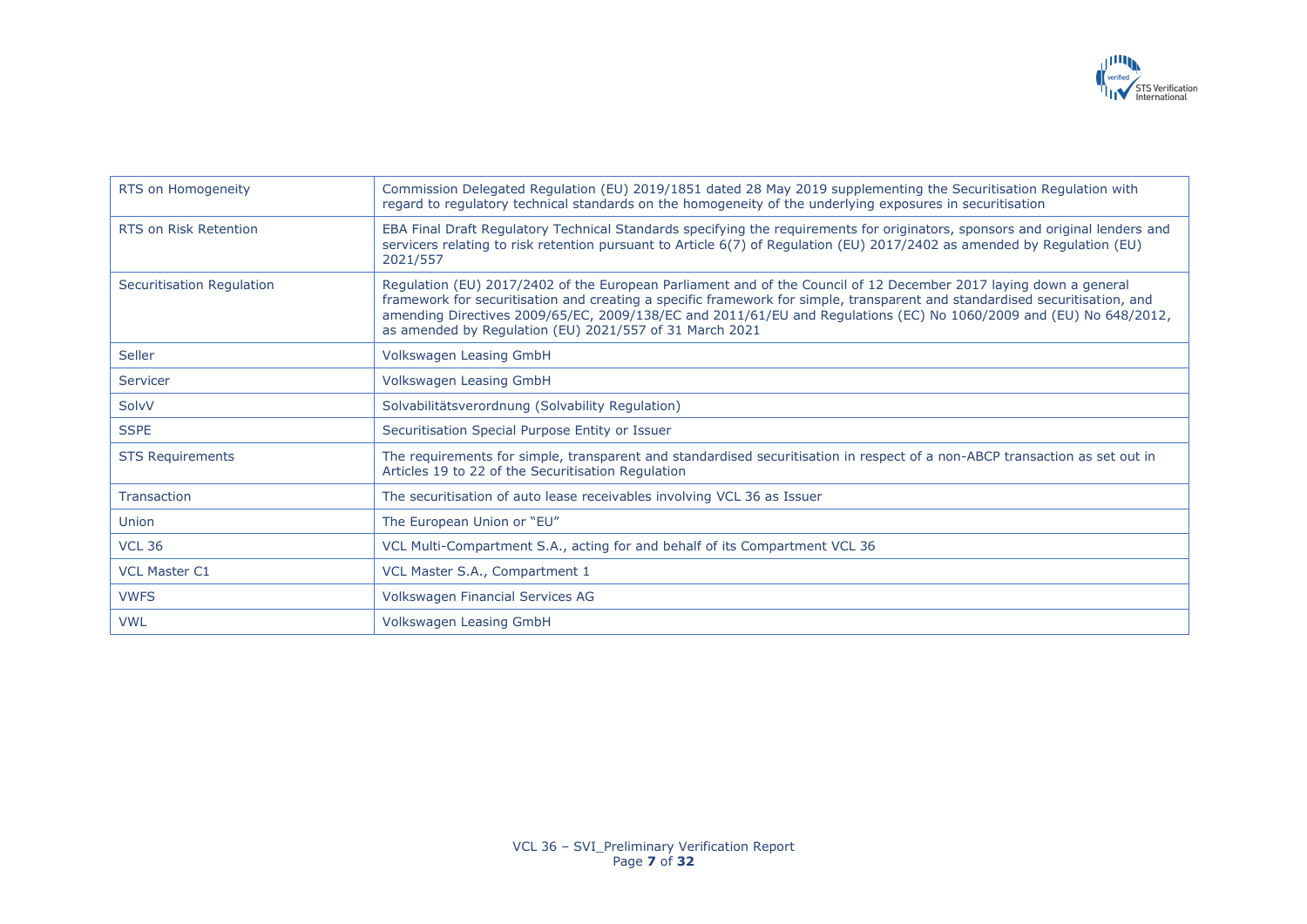

## **Structure Overview and Reference to Article 18 of the Securitisation Regulation**

The Transaction provides for a transfer of fixed rate auto lease receivables ("Lease Receivables") from Volkswagen Leasing GmbH ("Originator" and "Servicer", established in Germany) to VCL Multi-Compartment S.A., acting in respect of its Compartment VCL 36 ("Issuer"), a registered securitisation company incorporated under the Laws of Luxembourg. The securitisation transaction will be financed by the issuance of Class A and B Notes.

As described above, the Originator and SSPE involved in the Transaction are established in the Union. Hence, the requirement that the originator, sponsor and SSPE involved in the Transaction are established in the EU as stipulated in Article 18 of the Securitisation Regulation, is fulfilled for the Transaction.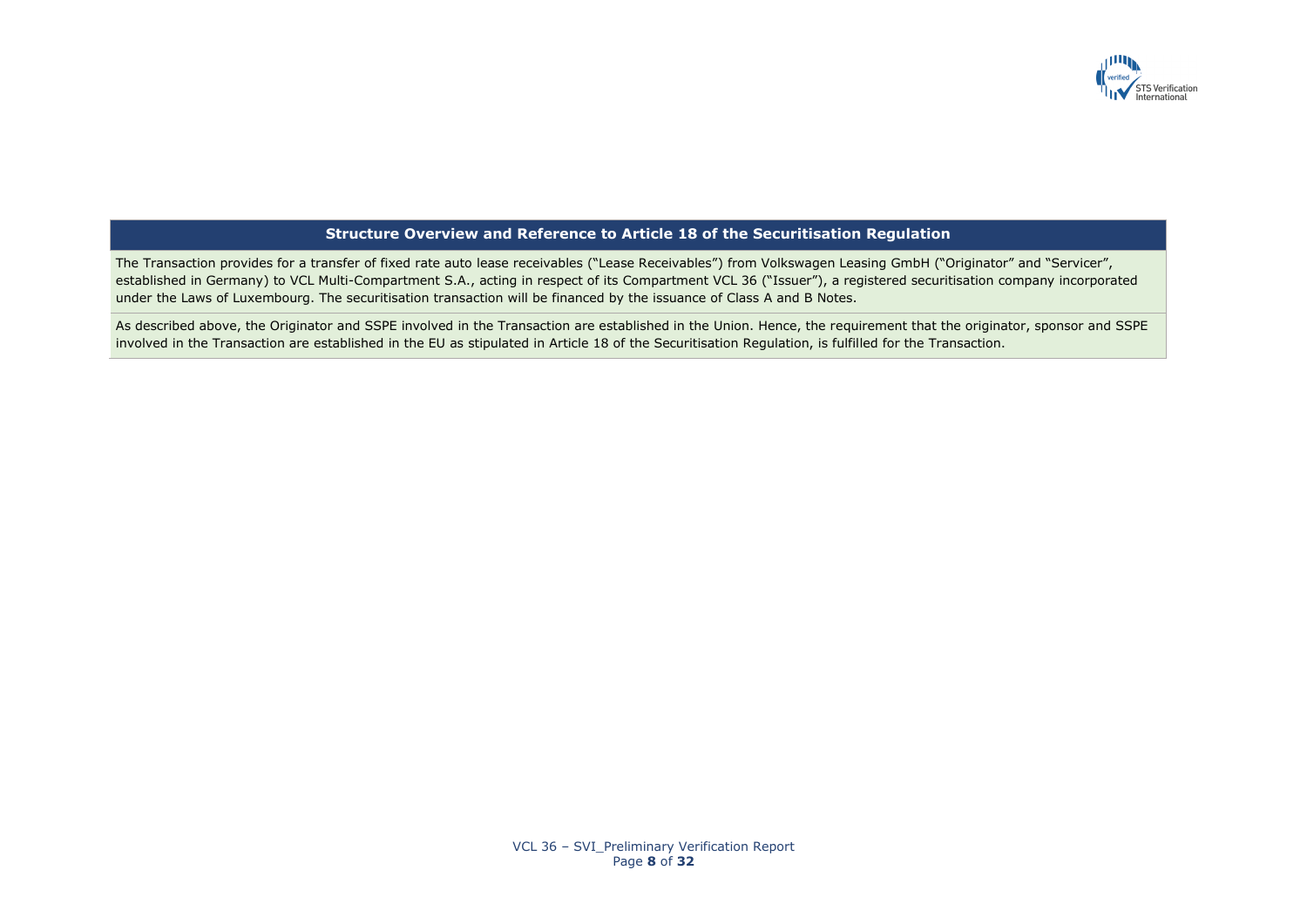

| $\#$         | <b>Criterion Article 20 (1)</b>                                              | <b>Verification Report</b>                                                                                                                                                                                                                                                                                                                                                                                                                                                                                                                                                                                                          |
|--------------|------------------------------------------------------------------------------|-------------------------------------------------------------------------------------------------------------------------------------------------------------------------------------------------------------------------------------------------------------------------------------------------------------------------------------------------------------------------------------------------------------------------------------------------------------------------------------------------------------------------------------------------------------------------------------------------------------------------------------|
| $\mathbf{1}$ | Transfer of title to the underlying                                          | Verification Method: Legal (Legal Opinion, Preliminary Prospectus, Receivables Purchase Agreement) / Due Diligence                                                                                                                                                                                                                                                                                                                                                                                                                                                                                                                  |
|              | exposures by means of a true<br>sale and enforceability of such<br>true sale | The transfer of title to the underlying exposures occurs between the Originator and the Issuer through a sale and assignment of<br>the Lease Receivables at Closing Date (scheduled for 27 June 2022).                                                                                                                                                                                                                                                                                                                                                                                                                              |
|              |                                                                              | Subject to various assumptions and qualifications, the LO confirms that, upon closing and receipt of the purchase price in<br>accordance with the RPA and in so far as such assets came into existence prior to the commencement of insolvency proceedings<br>in relation to the Seller, the in rem transfer of Lease Receivables, Lease Collateral and identified Leased Vehicles will:                                                                                                                                                                                                                                            |
|              |                                                                              | be recognised by the competent German courts as being effective to transfer legal title to such Lease Receivables, Lease<br>Collateral and Leased Vehicles to the Issuer pursuant to the terms of the RPA,<br>be binding on the Seller or any third party such as any creditors of the Seller or the VCL Master Security Trustee or an<br>insolvency administrator, and<br>allow for segregation (Aussonderung) in any insolvency proceedings of the Seller or the VCL Master Security Trustee<br>provided that with respect to the Lease Vehicles the Issuer will be entitled to separate satisfaction (Absonderung) only.         |
|              |                                                                              | The LO contains customary assumptions and qualifications with regard to avoidance, claw-back and re-characterisation into<br>secured lending. It describes the realisation right of an insolvency administrator with respect to movable assets in his possession,<br>which were transferred for security purposes, and any rights and claims assigned for security purposes. In this case, the<br>insolvency administrator would be entitled to deduct determination and enforcement fees from the enforcement proceeds.                                                                                                            |
|              |                                                                              | The LO contains customary assumptions inter alia as to the solvency of the Parties and the arm's length commercial terms of the<br>transaction documents.                                                                                                                                                                                                                                                                                                                                                                                                                                                                           |
|              |                                                                              | The contractual framework creating and governing the underlying exposures (i.e. the Lease Contracts and the related general<br>terms and conditions used by VWL) is not covered by the LO or any other external legal memo or in-house confirmation. Instead,<br>the LO relies on the warranties given by VWL pursuant to Clauses 4.1 (a) and 4.1 (g) of the RPA, e.g. with respect to the legally<br>valid, binding and enforceable nature of the underlying Lease Contracts and purchased Lease Receivables, the absence of<br>restrictions against the assignment of Lease Receivables and the existence of the Leased Vehicles. |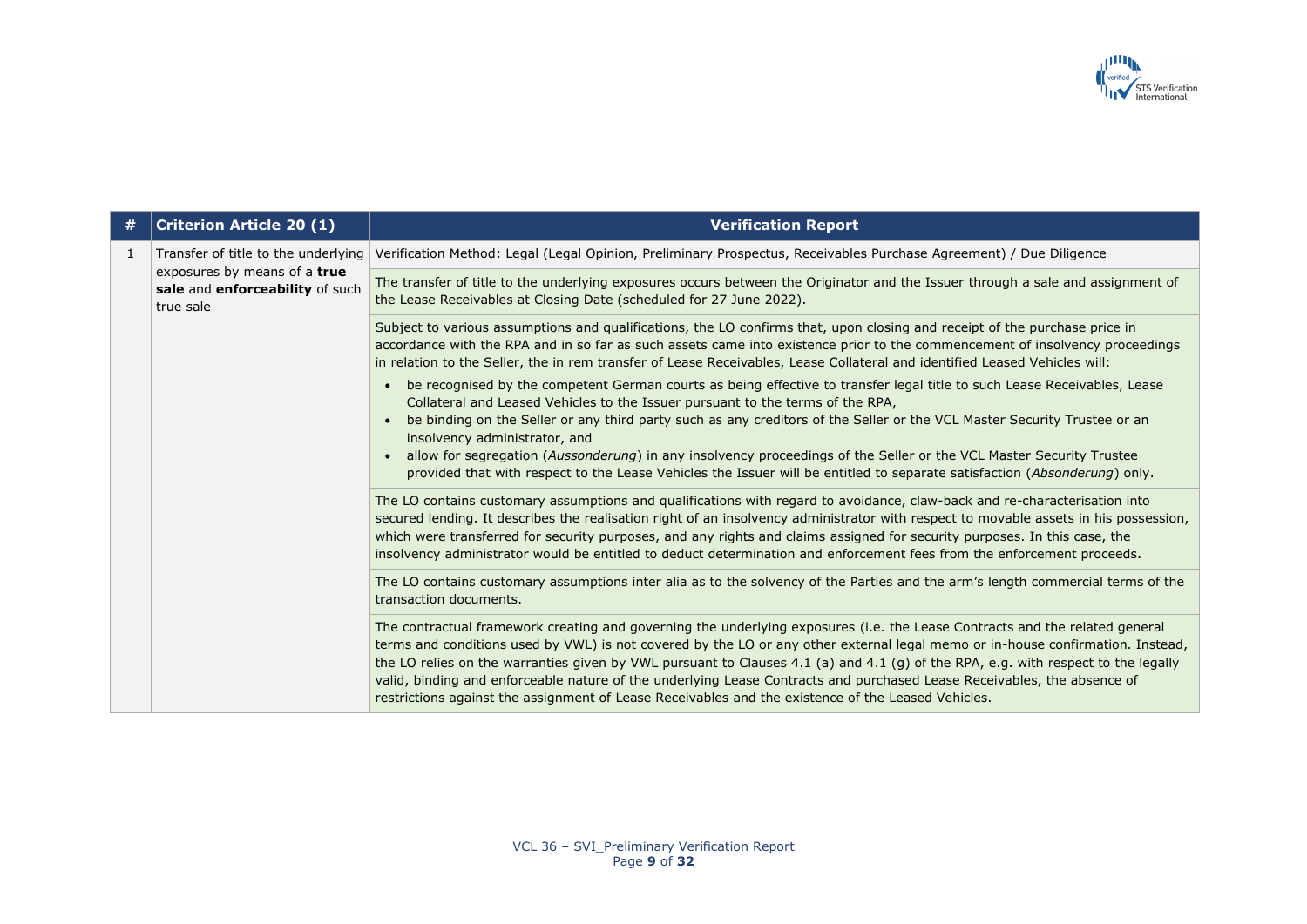

|   | <b>Criterion Article 20 (1)</b>                                                                                                                                                                                    | <b>Verification Report</b>                                                                                                                                                                                                                                                                                                                                                                                                        |
|---|--------------------------------------------------------------------------------------------------------------------------------------------------------------------------------------------------------------------|-----------------------------------------------------------------------------------------------------------------------------------------------------------------------------------------------------------------------------------------------------------------------------------------------------------------------------------------------------------------------------------------------------------------------------------|
| 2 | Requirements for the external                                                                                                                                                                                      | Verification Method: Legal (Legal Opinion) / Due Diligence                                                                                                                                                                                                                                                                                                                                                                        |
|   | legal opinion                                                                                                                                                                                                      | The Legal Opinion is provided by Hogan Lovells International LLP, a well-known law firm with expertise in the area of<br>securitisation. The LO is given as per the Closing Date of the Transaction.                                                                                                                                                                                                                              |
|   |                                                                                                                                                                                                                    | The LO has been made available to SVI as third-party verification agent and may be disclosed to any relevant competent<br>authority from among those referred to in Article 29 of Regulation (EU) 2017/2402.                                                                                                                                                                                                                      |
|   |                                                                                                                                                                                                                    | The exception from the requirement to provide a legal opinion (repeat issuances in standalone securitisation structure or master<br>trusts that use the same legal mechanism for the transfer, including instances in which the legal framework is the same) would<br>apply to the Transaction, but is not used for the Transaction                                                                                               |
|   |                                                                                                                                                                                                                    |                                                                                                                                                                                                                                                                                                                                                                                                                                   |
| # | <b>Criterion Article 20 (2)</b>                                                                                                                                                                                    | <b>Verification Report</b>                                                                                                                                                                                                                                                                                                                                                                                                        |
| 3 | Specification of increased claw-                                                                                                                                                                                   | Verification Method: Legal (Legal Opinion, Note Purchase Agreement)                                                                                                                                                                                                                                                                                                                                                               |
|   | back provision risks: Are there<br>any provisions in the respective<br>national insolvency law, which<br>could allow the insolvency<br>administrator to invalidate the<br>transfer of the underlying<br>exposures? | The relevant jurisdiction whose insolvency laws are relevant for the Transaction as identified in the LO is Germany.                                                                                                                                                                                                                                                                                                              |
|   |                                                                                                                                                                                                                    | Other than as provided by applicable German insolvency laws in case of transfers which are fraudulent, damaging to creditors or<br>favouring certain creditors, there are no such increased risks. Such provisions are considered non-increased claw-back provisions<br>under Article 20 (3) of the Securitisation Regulation.                                                                                                    |
|   |                                                                                                                                                                                                                    | Pursuant to Clause 7.2 of the Note Purchase Agreement, VWL will sign at the Closing Date (27 June 2022) a letter confirming the<br>solvency of VWL and the truth and correctness on the Closing Date of the representations and warranties contained herein and<br>that the Issuer and VWL have performed all of their respective obligations under the Note Purchase Agreement to be performed<br>on or before the Closing Date. |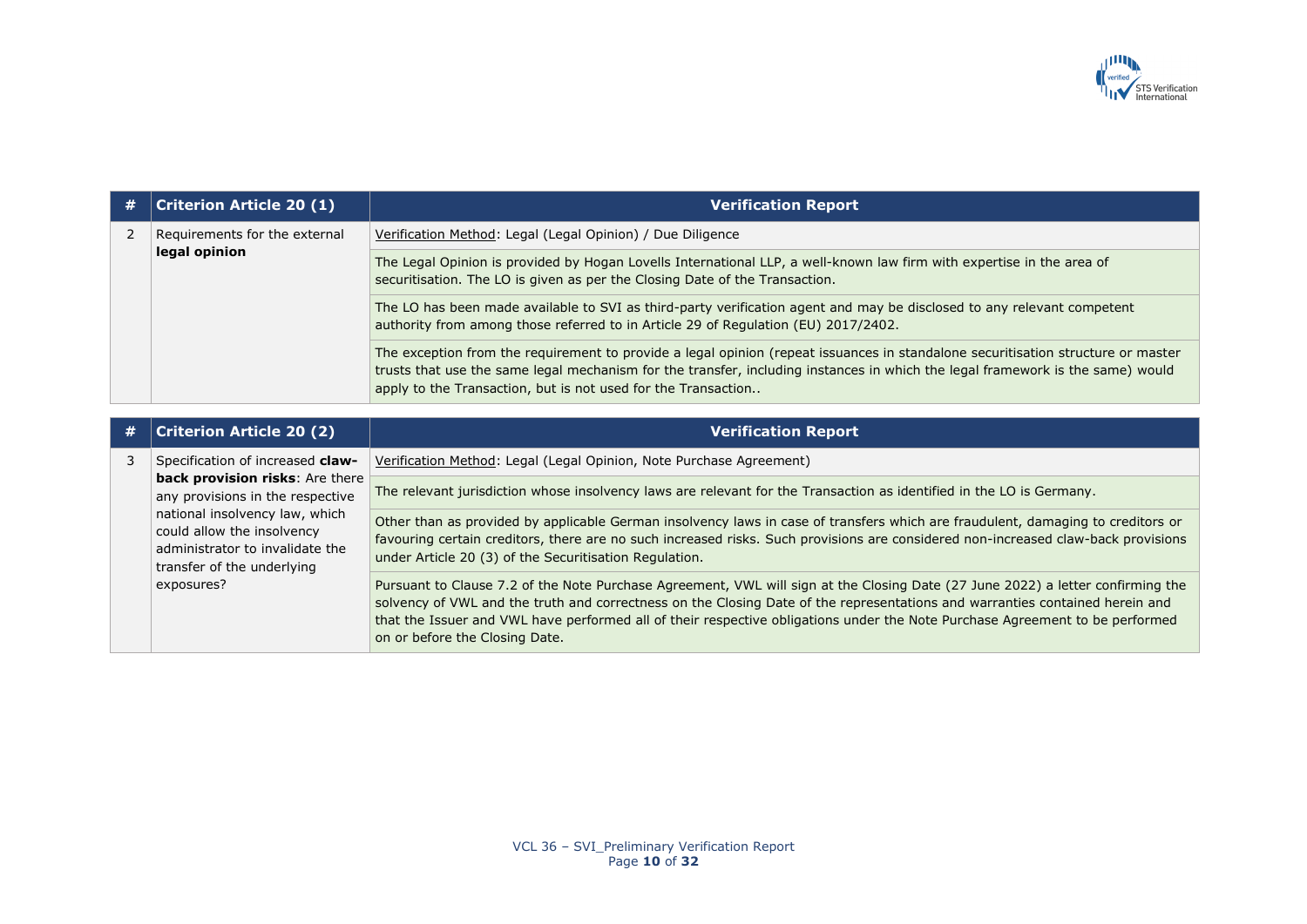

| # | $ $ Criterion Article 20 (3)                                                                      | <b>Verification Report</b>                                                                                                                                                                                                                                                                                                                                                                                                                                                                     |
|---|---------------------------------------------------------------------------------------------------|------------------------------------------------------------------------------------------------------------------------------------------------------------------------------------------------------------------------------------------------------------------------------------------------------------------------------------------------------------------------------------------------------------------------------------------------------------------------------------------------|
|   | Clarification that certain                                                                        | Verification Method: Legal (Legal Opinion)                                                                                                                                                                                                                                                                                                                                                                                                                                                     |
|   | provisions in the national<br>insolvency laws do not<br>constitute severe claw-back<br>provisions | The LO includes customary qualifications and exemptions as to provisions in the applicable German insolvency laws which allow<br>for the invalidation of the transfer of the underlying exposures in the case of fraudulent transfers, unfair prejudice to creditors or<br>transfers intended to improperly favour particular creditors over others, or other circumstances that do not constitute severe<br>claw-back provisions. (see also above under $#3$ for severe claw-back provisions) |

|  | <b>Criterion Article 20 (4)</b>                                                                                                                                        | <b>Verification Report</b>                                                                                                                                                                                                                                                                                                                                                                                                                                                                                                                                                                                             |
|--|------------------------------------------------------------------------------------------------------------------------------------------------------------------------|------------------------------------------------------------------------------------------------------------------------------------------------------------------------------------------------------------------------------------------------------------------------------------------------------------------------------------------------------------------------------------------------------------------------------------------------------------------------------------------------------------------------------------------------------------------------------------------------------------------------|
|  | If the sale and transfer is not<br>taking place directly between the<br>seller and the SSPE but<br>intermediate sales take place,<br>is the true sale still fulfilled? | Verification Method: Legal (Legal Opinion, Receivables Purchase Agreement)                                                                                                                                                                                                                                                                                                                                                                                                                                                                                                                                             |
|  |                                                                                                                                                                        | Under the Transaction structure used by VWL, VWL has originally sold and assigned the underlying exposures to VCL Master C1.<br>With the consent of VCL Master C1 pursuant to § 185 (1) of the German Civil Code, at Closing Date VWL will sell and assign such<br>underlying exposures to VCL 36 acting as Issuer of the ABS notes to be issued, see Clause 3 in conjunction with Clause 2.2 of the<br>RPA.                                                                                                                                                                                                           |
|  |                                                                                                                                                                        | The chosen structure ensures the transition from the warehousing phase to the term take-out and allows the Seller to provide the<br>required warranties and guarantees in respect of the sold and assigned underlying exposures. Given that the Seller is the original<br>lender who sells with the prior permission (Einwilligung) of VCL Master C1 the underlying exposures to VCL 36, there is no<br>intermediate sale within the meaning of Art. 20 (4) of the Securitisation Regulation and the true sale needs to be confirmed in the<br>legal opinion solely in respect of the transfer between VWL and VCL 36. |

| # | <b>Criterion Article 20 (5)</b>                                    | <b>Verification Report</b>                                                                                                                                                          |
|---|--------------------------------------------------------------------|-------------------------------------------------------------------------------------------------------------------------------------------------------------------------------------|
| 6 | If the transfer of receivables                                     | Verification Method: Legal (Legal Opinion, Receivables Purchase Agreement)                                                                                                          |
|   | and the perfection take place<br>at a later stage, are the trigger | The transfer of the underlying exposures will occur at the Closing Date of the Transaction (27 June 2022), i.e. there will be no<br>transfer of lease receivables at a later stage. |
|   | events in relation to the seller's<br>credit quality standing      |                                                                                                                                                                                     |
|   | sufficiently defined?                                              |                                                                                                                                                                                     |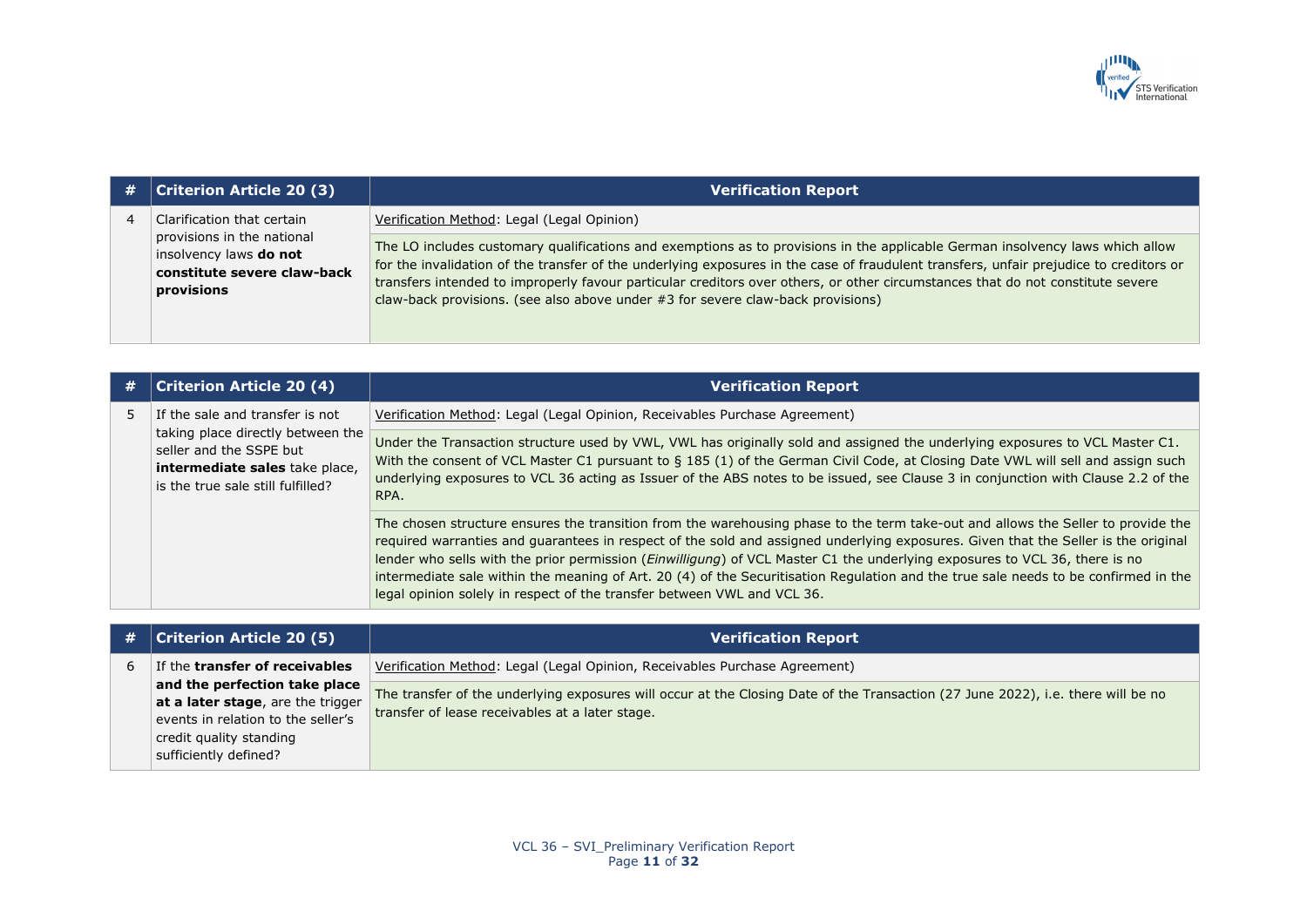

| $\#$   Criterion Article 20 (6)                                                             | <b>Verification Report</b>                                                                                                                                                                                                                                                                                                                     |
|---------------------------------------------------------------------------------------------|------------------------------------------------------------------------------------------------------------------------------------------------------------------------------------------------------------------------------------------------------------------------------------------------------------------------------------------------|
| <b>Representations and</b>                                                                  | Verification Method: Legal (Receivables Purchase Agreement)                                                                                                                                                                                                                                                                                    |
| warranties of the seller<br>regarding to the legal condition<br>of the underlying exposures | The Seller (who is the original lender) warrants that the underlying Lease Contracts are legally valid and binding agreements, see<br>Clause 4.1 (a) of the RPA. SVI has obtained confirmation from the Seller's inhouse legal counsel that the standard Lease<br>Contracts in use by the Seller do not contain any prohibition of assignment. |

| # | <b>Criterion Article 20 (7)</b>                                    | <b>Verification Report</b>                                                                                                                                                                                                                                                 |
|---|--------------------------------------------------------------------|----------------------------------------------------------------------------------------------------------------------------------------------------------------------------------------------------------------------------------------------------------------------------|
| 8 | Predetermined, clear and                                           | Verification Method: Legal (Receivables Purchase Agreement, Preliminary Prospectus)                                                                                                                                                                                        |
|   | documented selection criteria<br>(Eligibility Criteria) $(I / II)$ | The underlying exposures transferred from the Seller to the SSPE are selected according to predetermined, clear and documented<br>Eligibility Criteria, see Clause 4 "Warranties by VWL with respect to the Purchased Lease Receivables" of the RPA.                       |
|   |                                                                    | The Transaction is amortising and does not feature a revolving period (please refer to the Section "Amortisation Profile of the<br>Purchased Lease Receivables and the Notes" of the Preliminary Prospectus).                                                              |
|   |                                                                    | The Eligibility Criteria for the term take-out are the same as for the initial purchase of the underlying exposures by VCL Master C1<br>for the purposes of the warehousing. There are no exposures that will be transferred to the SSPE after closing of the Transaction. |

| $\#$ Criterion Article 20 (7)                                     | <b>Verification Report</b>                                                                                                                                                                                                                                                                                                    |
|-------------------------------------------------------------------|-------------------------------------------------------------------------------------------------------------------------------------------------------------------------------------------------------------------------------------------------------------------------------------------------------------------------------|
| Predetermined, clear and                                          | Verification Method: Data (AuP Report)                                                                                                                                                                                                                                                                                        |
| documented selection criteria<br>(Eligibility Criteria) (II / II) | The asset audit, whereby the audit company performs certain Agreed-upon Procedures with respect to the compliance of the<br>underlying exposures in a randomly selected sample, covers the key Eligibility Criteria specified for the Transaction. Please also<br>refer to #40 for a summary of the scope of the asset audit. |

|    | $\#$   Criterion Article 20 (7) | <b>Verification Report</b>                                                                                                                                                                                                                                                                                                                                       |
|----|---------------------------------|------------------------------------------------------------------------------------------------------------------------------------------------------------------------------------------------------------------------------------------------------------------------------------------------------------------------------------------------------------------|
| 10 | No active portfolio management  | Verification Method: Due Diligence                                                                                                                                                                                                                                                                                                                               |
|    |                                 | The Lease Receivables in the provisional and final pool are selected based on a well-established, random selection process.                                                                                                                                                                                                                                      |
|    |                                 | In case an underlying exposure should turn out to be not eligible and the interests of the Issuer or Noteholders are materially and<br>adversely affected, VWL has the obligation to either remedy the matter, replace the relevant Purchased Lease Receivable with a<br>new Lease Receivable, or repurchase the underlying exposure, see Clause 4.3 of the RPA. |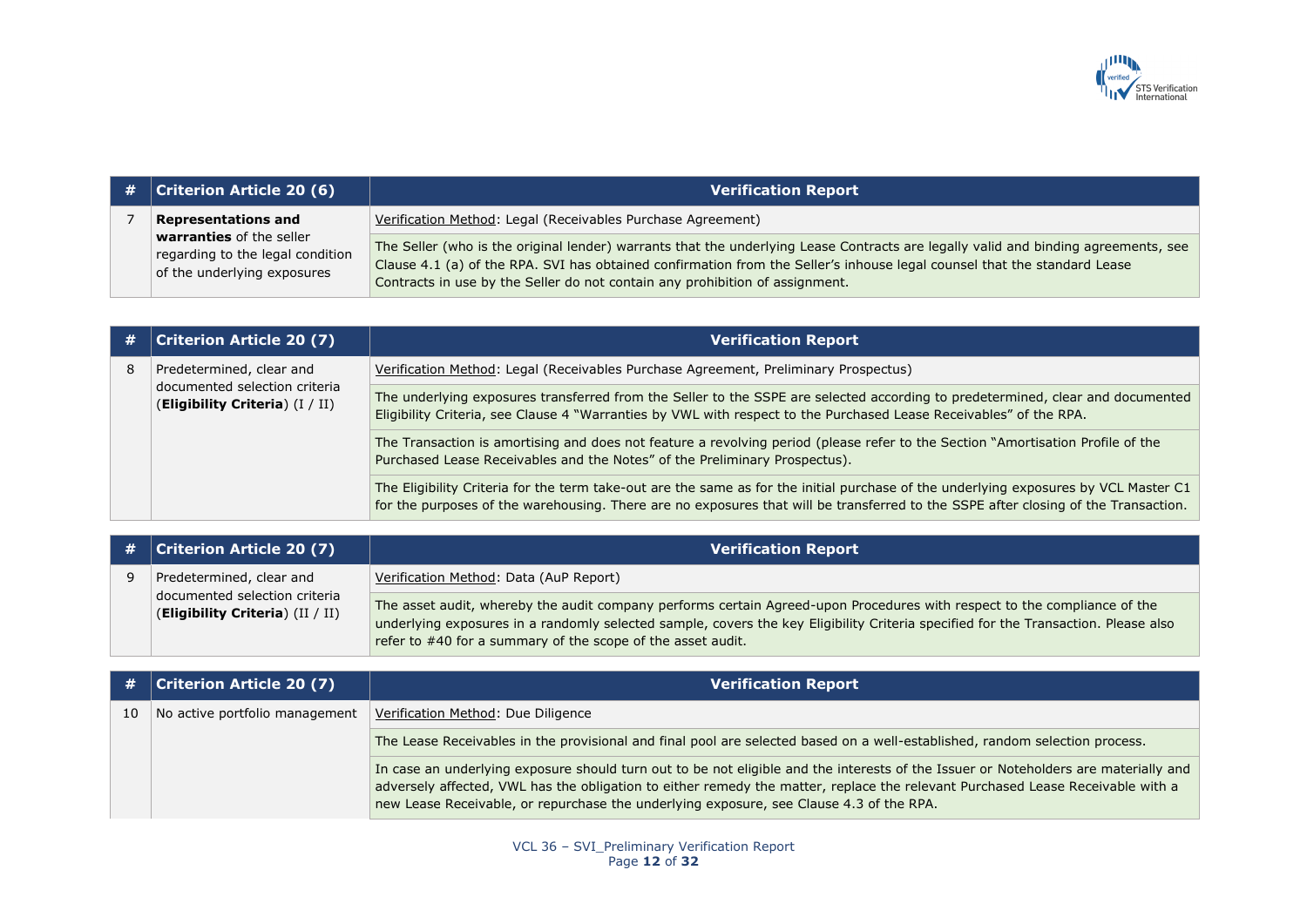

|  | Furthermore, the Transaction features a Clean-Up Call option. VWL as the Seller will have the right at its option to exercise the<br>Clean-Up Call and to repurchase the Purchased Lease Receivables from the Issuer at any time when the Aggregate Discounted<br>Receivables Balance is less than 10% of the Aggregate Cut-off Date Discounted Receivables Balance provided that all payment<br>obligations under the Notes will thereby be fulfilled (please refer to Clause 6 "Early Settlement/Clean-Up Call" of the RPA). |
|--|--------------------------------------------------------------------------------------------------------------------------------------------------------------------------------------------------------------------------------------------------------------------------------------------------------------------------------------------------------------------------------------------------------------------------------------------------------------------------------------------------------------------------------|
|  | The above-described instances that allow for a repurchase of underlying exposures fall under the individual techniques of portfolio<br>management listed in the EBA Guidelines that should not be considered active portfolio management (e.g. breach of<br>representations or warranties and the exercise of clean-up call options).                                                                                                                                                                                          |
|  | Generally, the above described repurchase mechanism used in the Transaction (a) does not make the performance of the<br>Transaction dependent both on the performance of the underlying exposures and on the performance of the portfolio<br>management, and (b) is not performed for speculative purposes aiming to achieve better performance, increased yield, overall<br>financial returns or other purely financial or economic benefit.                                                                                  |
|  | As a result of the above, the criterion "no active portfolio management" is fulfilled.                                                                                                                                                                                                                                                                                                                                                                                                                                         |

| # | <b>Criterion Article 20 (8)</b>                                | <b>Verification Report</b>                                                                                                                                                                                                                                                                                                                                                                                                          |
|---|----------------------------------------------------------------|-------------------------------------------------------------------------------------------------------------------------------------------------------------------------------------------------------------------------------------------------------------------------------------------------------------------------------------------------------------------------------------------------------------------------------------|
|   | Securitisation of a                                            | Verification Method: Legal (Receivables Purchase Agreement)                                                                                                                                                                                                                                                                                                                                                                         |
|   | homogeneous portfolio in<br>terms of asset classes $(I / III)$ | The underlying exposures fall into the asset type according to Art. 1 (a) (v) of the Commission Delegated Regulation (EU)<br>2019/1851 on Homogeneity (i.e. auto loans and leases).                                                                                                                                                                                                                                                 |
|   |                                                                | The Seller has chosen the homogeneity factor according to Art. 2 (4) (b) of the Commission Delegated Regulation (EU)<br>2019/1851 on Homogeneity, i.e. jurisdiction, whereby the pool shall consist of underlying exposures relating to obligors with<br>residence in one jurisdiction (Germany) only. The requirement of Lessees being resident in Germany is part of the Eligibility<br>Criteria (see Clause 4.1 (k) of the RPA). |

| #  | <b>Criterion Article 20 (8)</b>                     | <b>Verification Report</b>                                                                                                                                                                                                                                                                                                                                                          |
|----|-----------------------------------------------------|-------------------------------------------------------------------------------------------------------------------------------------------------------------------------------------------------------------------------------------------------------------------------------------------------------------------------------------------------------------------------------------|
| 12 | Securitisation of a homogeneous                     | Verification Method: Due Diligence (Underwriting and Servicing Policy)                                                                                                                                                                                                                                                                                                              |
|    | portfolio in terms of asset<br>classes $(II / III)$ | The underlying exposures have been originated in accordance with consistent underwriting standards, as presented in the Due<br>Diligence and further described in #17 and #18. No distinction is made between securitised and non-securitised receivables. The<br>processes assure that only lessees being resident in Germany are originated according to the underwriting policy. |
|    |                                                     | The same applies to the servicing policy, with the underlying exposures being serviced using consistent standards and no<br>distinction being made between securitised and non-securitised receivables.                                                                                                                                                                             |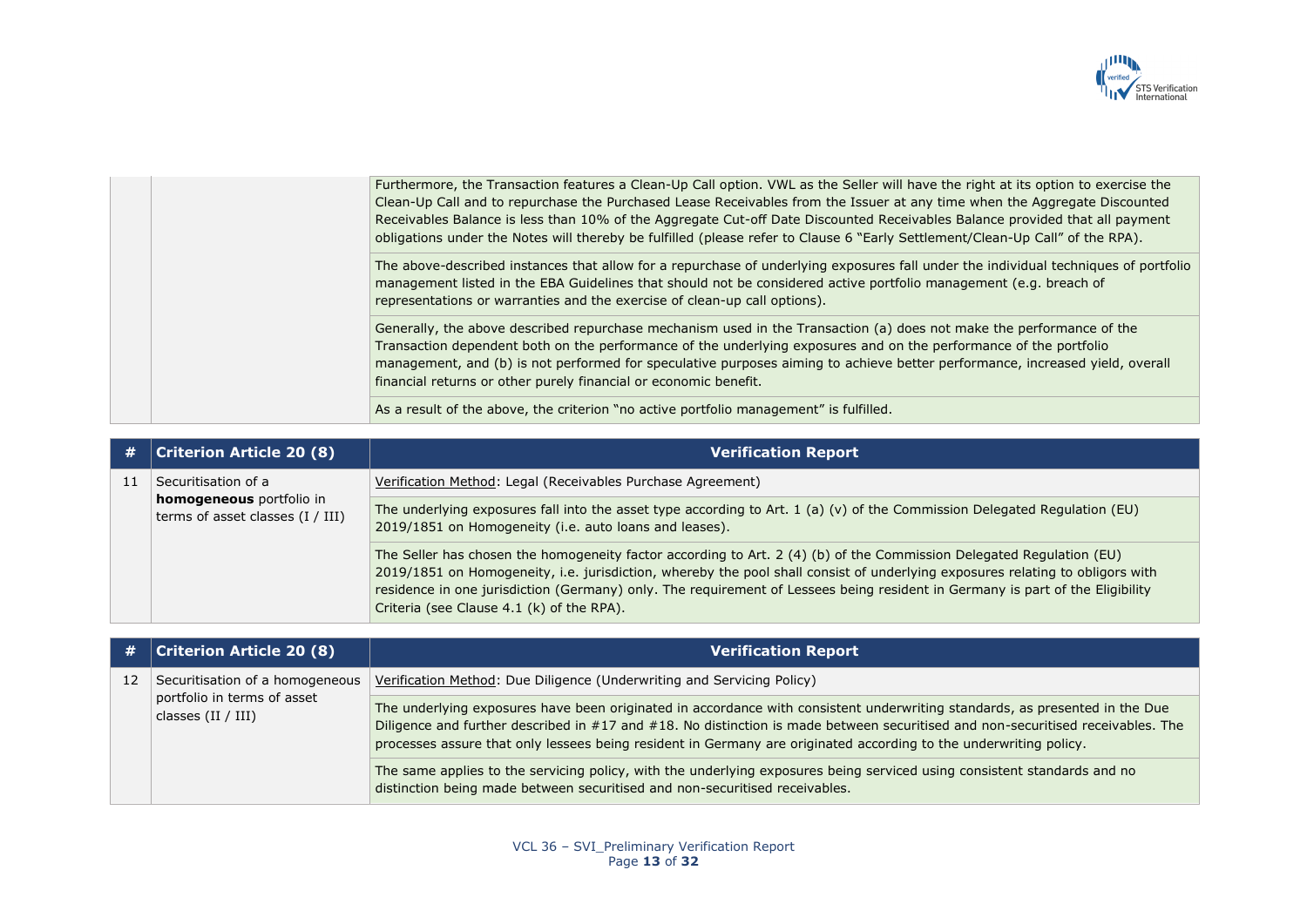

| #  | <b>Criterion Article 20 (8)</b>                                                         | <b>Verification Report</b>                                                                                                                                                                                                        |
|----|-----------------------------------------------------------------------------------------|-----------------------------------------------------------------------------------------------------------------------------------------------------------------------------------------------------------------------------------|
| 13 | Securitisation of a homogeneous<br>portfolio in terms of asset<br>classes $(III / III)$ | Verification Method: Data (AuP Report) / Legal (Receivables Purchase Agreement)                                                                                                                                                   |
|    |                                                                                         | The homogeneity factor "residence in Germany" is, through the check of the data field "Lessee Address/Post Code (original)" part<br>of the Pool Data and Eligibility Criteria Verification as further described in #40.           |
|    |                                                                                         | The Lease Contracts have been entered into exclusively with Lessees which have their registered office (for corporate entities) or<br>place of residency (for individuals) in Germany, please refer to Clause 4.1 (k) of the RPA. |

| #  | <b>Criterion Article 20 (8)</b>                                                                      | <b>Verification Report</b>                                                                                                                                                                                                                                                                                                                                                                  |
|----|------------------------------------------------------------------------------------------------------|---------------------------------------------------------------------------------------------------------------------------------------------------------------------------------------------------------------------------------------------------------------------------------------------------------------------------------------------------------------------------------------------|
| 14 | The underlying exposures<br>contain obligations that are<br>contractually binding and<br>enforceable | Verification Method: Legal (Receivables Purchase Agreement) / Due Diligence                                                                                                                                                                                                                                                                                                                 |
|    |                                                                                                      | Clause 4.1 (a) in conjunction with Clause 4.1 (g) of the RPA contains warranties by the Seller as to the legally valid, binding and<br>enforceable nature of the underlying exposures, i.e. the Lease Contracts (which term includes by definition the general terms and<br>conditions - see Section "Master Definitions Schedule" of the Preliminary Prospectus). Please also refer to #1. |
|    |                                                                                                      | According to Section "DESCRIPTION OF THE PORTFOLIO", Subsection "The Purchased Lease Receivables under the Receivables<br>Purchase Agreement" of the Preliminary Prospectus, the Purchased Lease Receivables include the monthly payments for the use<br>of the related Leased Vehicles with full recourse against the respective Lessees.                                                  |

| #  | <b>Criterion Article 20 (8)</b>                                                                                          | <b>Verification Report</b>                                                                                                                                                                                                                                                                                                                                                                                                                                                                                                                                                                                                                                                                                                                                                                                                                                                                                                                 |
|----|--------------------------------------------------------------------------------------------------------------------------|--------------------------------------------------------------------------------------------------------------------------------------------------------------------------------------------------------------------------------------------------------------------------------------------------------------------------------------------------------------------------------------------------------------------------------------------------------------------------------------------------------------------------------------------------------------------------------------------------------------------------------------------------------------------------------------------------------------------------------------------------------------------------------------------------------------------------------------------------------------------------------------------------------------------------------------------|
| 15 | The underlying exposures have                                                                                            | Verification Method: Legal (Legal opinion, Preliminary Prospectus) / Due Diligence / Data (AuP Report)                                                                                                                                                                                                                                                                                                                                                                                                                                                                                                                                                                                                                                                                                                                                                                                                                                     |
|    | defined periodic payment<br>streams and do not include<br>transferable securities other<br>than unlisted corporate bonds | The underlying exposures for the Transaction represent standard auto lease agreements originated by VWL in respect of<br>commercial and private clients. For the purposes of the Transaction, two contract types form part of the securitised portfolio:<br>(1) Closed End Lease Contracts and (2) Open End Lease Contracts. The two contract types differ mainly in relation to the<br>treatment of residual values for the financed vehicles (guaranteed by the car dealer for the majority of the closed end leases and<br>fixed for the open-end leases, in both cases not part of the underlying exposures) but do not differ structurally in terms of<br>payment streams, as discussed in the Due Diligence and shown in the Due Diligence Presentation. See also Section<br>"DESCRIPTION OF THE PORTFOLIO", Subsection "The Purchased Lease Receivables under the Receivables Purchase Agreement"<br>of the Preliminary Prospectus. |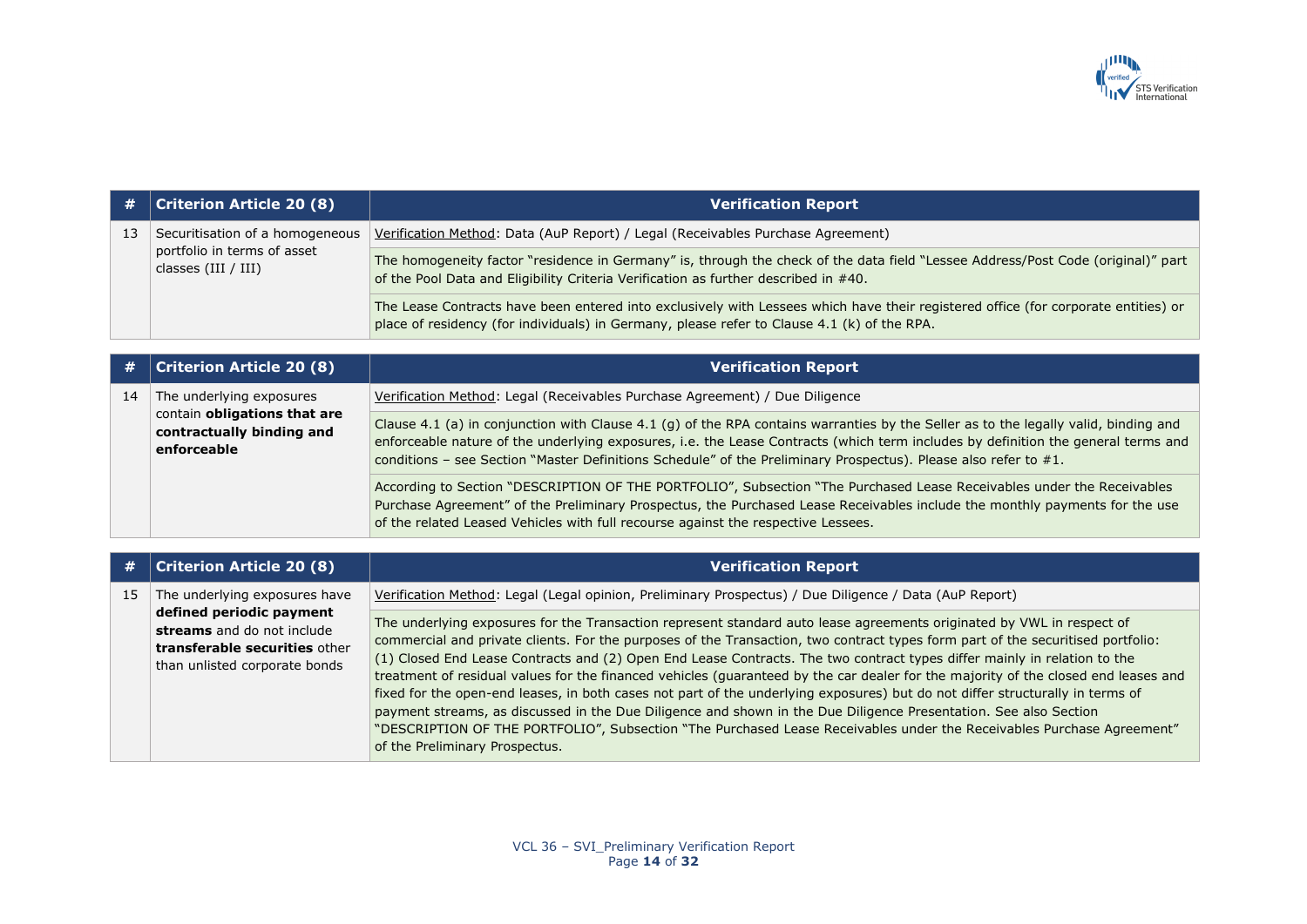

| The underlying exposures represent the finance portion (itself comprising a claim against the lessees in respect of principal and<br>interest, see definition of Lease Receivable) paid by the lessee during the term of the lease contract and have defined periodic<br>payment streams during that term. The residual value portion does not form part of the underlying exposures. |
|---------------------------------------------------------------------------------------------------------------------------------------------------------------------------------------------------------------------------------------------------------------------------------------------------------------------------------------------------------------------------------------|
| The Eligibility Criteria restrict the underlying exposures to lease receivables originated under a Lease Contract, thereby<br>eliminating any transferable security from the portfolio. The compliance of the preliminary pool with the Eligibility Criteria has<br>been verified through the Pool Data and Eligibility Criteria Verification (see #40).                              |

| #  | $\vert$ Criterion Article 20 (9) $\vert$                           | <b>Verification Report</b>                                                                                                                                                                                                                                                                                                                                                |
|----|--------------------------------------------------------------------|---------------------------------------------------------------------------------------------------------------------------------------------------------------------------------------------------------------------------------------------------------------------------------------------------------------------------------------------------------------------------|
| 16 | Are there any <b>securitisation</b><br>positions in the portfolio? | Verification Method: Legal (Transaction documents) / Due Diligence / Data (AuP Report)                                                                                                                                                                                                                                                                                    |
|    |                                                                    | The Eligibility Criteria restrict the underlying exposures to lease receivables originated under a Lease Contract, thereby assuring<br>that no securitisation position may become part of the portfolio. The compliance of the preliminary pool with the Eligibility Criteria<br>has been verified through the Pool Data and Eligibility Criteria Verification (see #40). |
|    |                                                                    | Furthermore, as confirmed in the Due Diligence, the origination and/or resale of securitisation positions is not part of the business<br>model of the Originator and not permitted under the Originator's underwriting policy.                                                                                                                                            |

| #  | <b>Criterion Article 20 (10)</b>                                                            | <b>Verification Report</b>                                                                                                                                                                                                                                                                                                                                                       |
|----|---------------------------------------------------------------------------------------------|----------------------------------------------------------------------------------------------------------------------------------------------------------------------------------------------------------------------------------------------------------------------------------------------------------------------------------------------------------------------------------|
| 17 | <b>Origination of underlying</b>                                                            | Verification Method: Legal (Transaction documents) / Due Diligence (Underwriting and Servicing Policy)                                                                                                                                                                                                                                                                           |
|    | exposures in the ordinary<br>course of business of the<br>originator or the original lender | Volkswagen Leasing GmbH is a market leading auto leasing company in Germany, active since 1966. Organisation and business<br>processes have been developed over decades as part of the (until 2017) ECB regulated Volkswagen Financial Services AG.                                                                                                                              |
|    |                                                                                             | As presented and discussed in the Due Diligence, the well-developed and highly professional organisation of VWL's business<br>procedures is in line with the volume and quantity of business transactions. The car dealers form an integral part of the<br>origination process with sales representatives acting as agents for the Originator.                                   |
|    |                                                                                             | Accordingly, the business procedures assure that securitised exposures have been originated in the ordinary course of business<br>and in accordance with uniform standards. Deviations from the underwriting policy are only permissible in well-defined and<br>documented instances. The underlying exposures are selected for securitisation using a random selection process. |
|    |                                                                                             | The underlying exposures are similar to the non-securitised lease receivables in the asset type "auto loans and leases" (see<br>definition of "similar exposures" in the EBA Guidelines) due to the strictly random selection process. Please also refer to the<br>Section "BUSINESS PROCEDURES OF VOLKSWAGEN LEASING GMBH" of the Preliminary Prospectus.                       |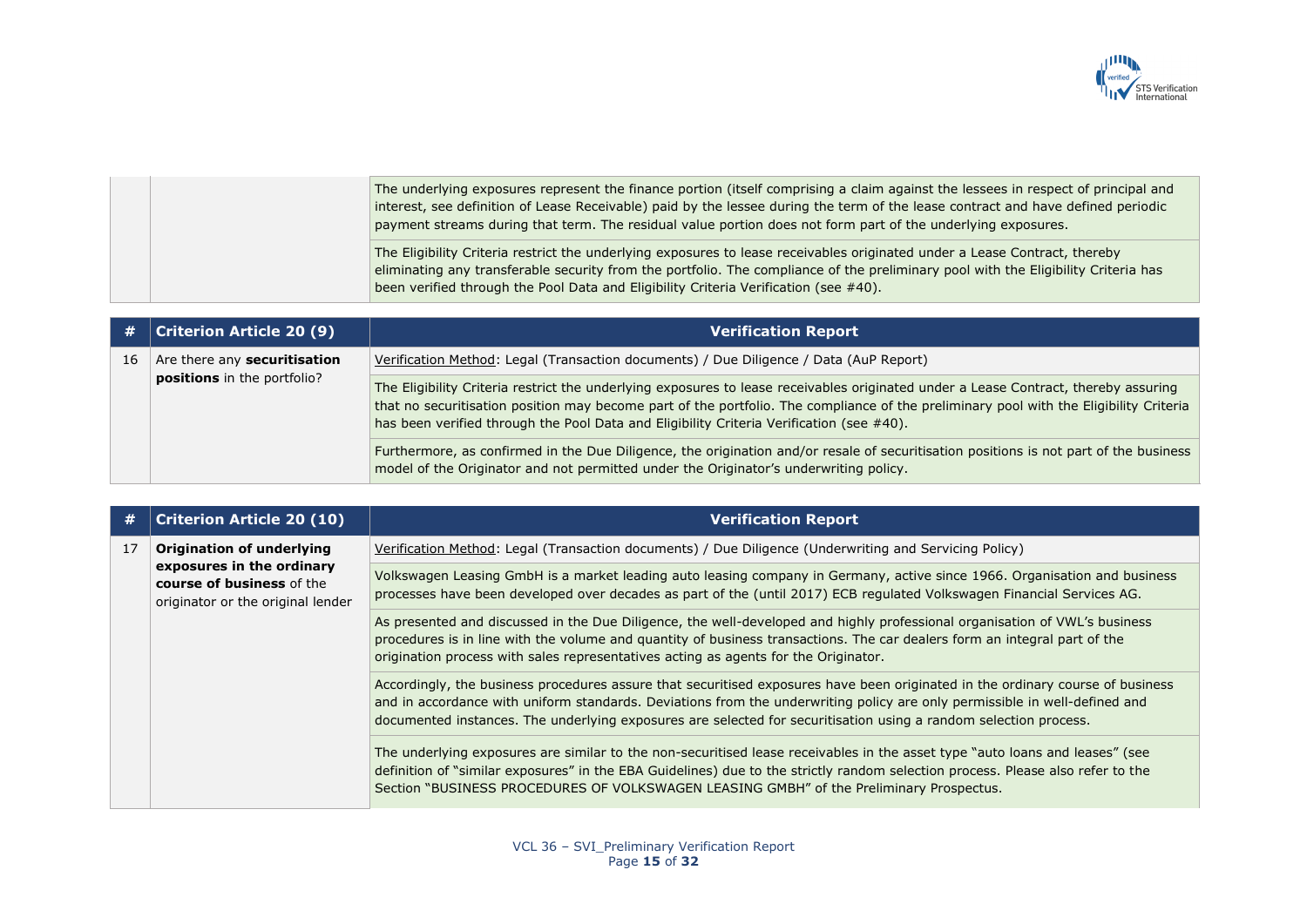

Since no lease receivables will be transferred to the Issuer after the Closing Date, no obligation to disclose material changes to the underwriting policy after the closing of the Transaction applies.

|    | <b>Criterion Article 20 (10)</b>                                                                                                       | <b>Verification Report</b>                                                                                                                                                                                                                                                                                                                                                                                                                                                                                                                                                                                                                                                                                                                                 |
|----|----------------------------------------------------------------------------------------------------------------------------------------|------------------------------------------------------------------------------------------------------------------------------------------------------------------------------------------------------------------------------------------------------------------------------------------------------------------------------------------------------------------------------------------------------------------------------------------------------------------------------------------------------------------------------------------------------------------------------------------------------------------------------------------------------------------------------------------------------------------------------------------------------------|
| 18 | <b>Underwriting standards for</b><br>securitised exposures are no less<br>stringent than those applied to<br>non-securitised exposures | Verification Method: Due Diligence                                                                                                                                                                                                                                                                                                                                                                                                                                                                                                                                                                                                                                                                                                                         |
|    |                                                                                                                                        | As presented and discussed in the Due Diligence, no distinction is made between securitised and non-securitised exposures in any<br>respect, be it applicable regulatory standards, competence grid and involvement of decision-makers, distribution channels,<br>product types and product characteristics, annual agreements on (sales) objectives, sales management measures and bonus<br>systems, lending standards, approval processes and incentive measures, credit processing, dunning procedures, debt collection,<br>realisation of collateral, customer service, outsourcing of sales, underwriting and servicing activities or areas of risk controlling,<br>accounting and reporting (except for the required reporting of ABS transactions). |
|    |                                                                                                                                        | Employees of the Originator or sales staff of the car dealers involved in the underwriting do not know whether a risk position<br>currently being processed for application will be securitised at a later stage or not.                                                                                                                                                                                                                                                                                                                                                                                                                                                                                                                                   |

|    | $\#$   Criterion Article 20 (10)                                                                                                 | <b>Verification Report</b>                                                                                                                                                                                                                                                                                        |
|----|----------------------------------------------------------------------------------------------------------------------------------|-------------------------------------------------------------------------------------------------------------------------------------------------------------------------------------------------------------------------------------------------------------------------------------------------------------------|
| 19 | Where the underlying exposures                                                                                                   | Verification Method: Due Diligence                                                                                                                                                                                                                                                                                |
|    | are residential mortgage<br>loans, does the portfolio include<br>loans that have been self-<br>certified by the loan applicants? | The Eligibility Criteria restrict the underlying exposures to Lease Receivables under auto Lease Contracts - therefore, residential<br>mortgage loans do not form part of the portfolio, please refer to Section 4 "WARRANTIES BY VWL WITH RESPECT TO THE<br>PURCHASED LEASE RECEIVABLES", Clause 4.1 of the RPA. |

| <b>Verification Report</b>                                                                                                                                                                                                                                                                                                                                                           |
|--------------------------------------------------------------------------------------------------------------------------------------------------------------------------------------------------------------------------------------------------------------------------------------------------------------------------------------------------------------------------------------|
| Verification Method: Regulatory / Legal / Due Diligence / Data                                                                                                                                                                                                                                                                                                                       |
| VWL is a financial services institution (Finanzdienstleistungsinstitut) according to § 1 (1a) German Banking Act. As such, the<br>Originator is supervised by BaFin as competent supervisory authority. As a precaution VWL performs the "Assessment of the<br>borrower's creditworthiness" with respect to Lease Contracts with consumers in accordance with Article 8 of Directive |
|                                                                                                                                                                                                                                                                                                                                                                                      |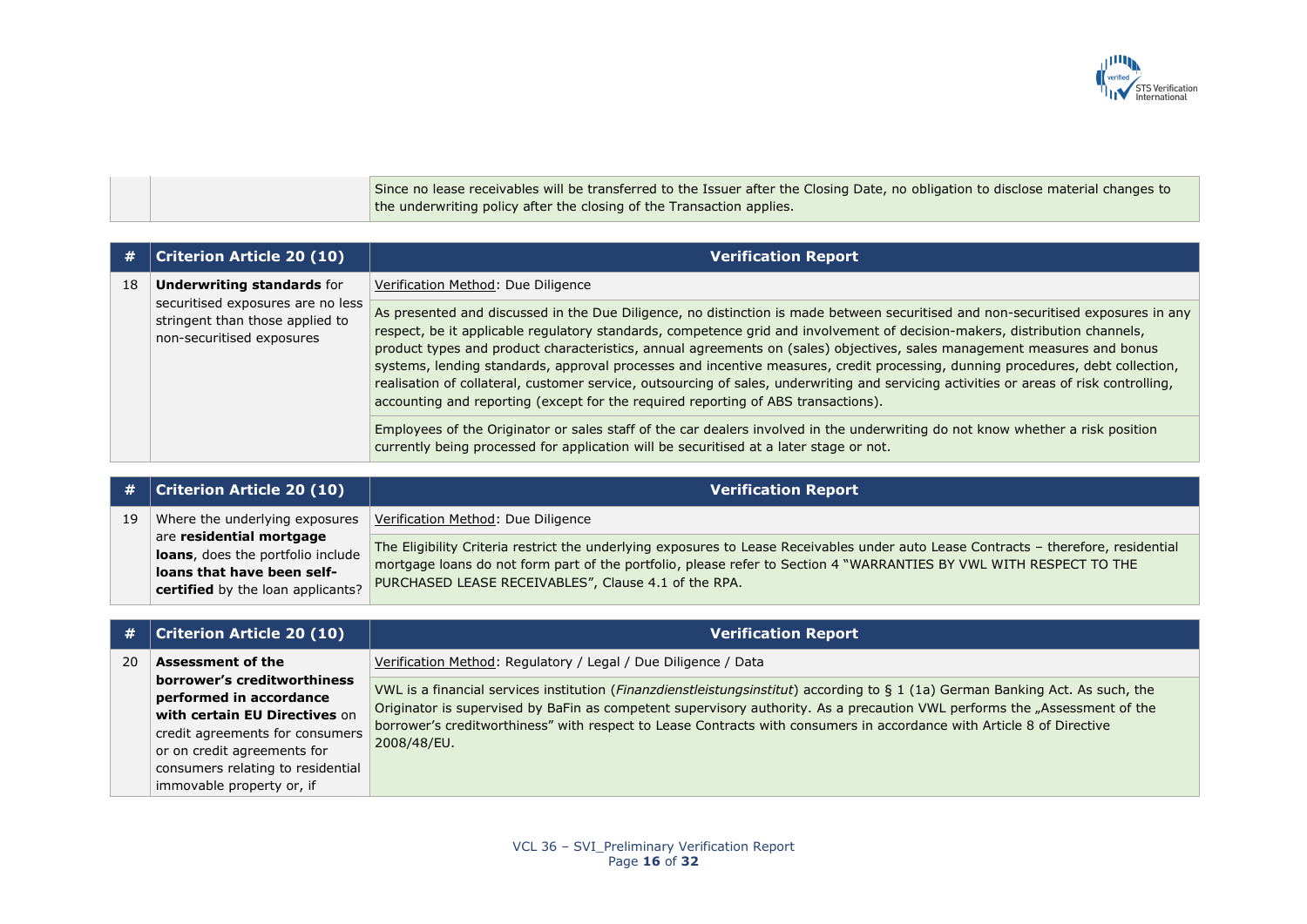

| applicable, the analogous     |  |
|-------------------------------|--|
| provisions of a third country |  |

| #   Criterion Article 20 (10)                                                                 | <b>Verification Report</b>                                                                                                                                                                                                                                                                                                         |
|-----------------------------------------------------------------------------------------------|------------------------------------------------------------------------------------------------------------------------------------------------------------------------------------------------------------------------------------------------------------------------------------------------------------------------------------|
|                                                                                               | <b>Originator's experience</b> (as an <i>Verification Method: Regulatory (suitable proof incl. website) / Due Diligence</i>                                                                                                                                                                                                        |
| entity or through management<br>and senior staff) in origination of<br>similar risk positions | As an institution, the Originator does have more than 5 decades of experience in origination and underwriting of exposures similar<br>to those securitised, see Section "BUSINESS AND ORGANISATION OF VOLKSWAGEN LEASING GMBH", Subsection "Origination,<br>Servicing and Securitisation Expertise" of the Preliminary Prospectus. |

|    | $\#$ Criterion Article 20 (11)                     | <b>Verification Report</b>                                                                                                                                                                      |
|----|----------------------------------------------------|-------------------------------------------------------------------------------------------------------------------------------------------------------------------------------------------------|
| 22 | The underlying exposures are                       | Verification Method: Legal (Transaction documents)                                                                                                                                              |
|    | transferred without undue<br>delay after selection | The dates of the preliminary and final pool cuts are 31 March 2022 and 31 May 2022, respectively. Transfer of the final pool will<br>occur at closing (27 June 2022), i.e. without undue delay. |

| #  | <b>Criterion Article 20 (11)</b>                                                                 | <b>Verification Report</b>                                                                                                                                                                                                                                                                                                                                                                                                                                                                                                                                                                                                                                                                                                                                                                                                  |
|----|--------------------------------------------------------------------------------------------------|-----------------------------------------------------------------------------------------------------------------------------------------------------------------------------------------------------------------------------------------------------------------------------------------------------------------------------------------------------------------------------------------------------------------------------------------------------------------------------------------------------------------------------------------------------------------------------------------------------------------------------------------------------------------------------------------------------------------------------------------------------------------------------------------------------------------------------|
| 23 |                                                                                                  | The underlying exposures do not   Verification Method: Regulatory (suitable proof) / Legal (Transaction documents) / Due Diligence / Data (AuP Report)                                                                                                                                                                                                                                                                                                                                                                                                                                                                                                                                                                                                                                                                      |
|    | include any defaulted<br>exposures or to<br>debtors/guarantors with<br>impaired creditworthiness | The Originator is not an institution subject to Regulation (EU) 575/2013. However, it does apply the requirements of Art. 178 (1)<br>CRR by analogy and to the extent that this does not cause an effort which is unduly burdensome, subject to German law (please<br>also refer to #1). With regard to the requirements of the definition of default pursuant to Art. 178 (1) CRR, as specified by<br>EBA/GL/2018/09, and minimum conditions for reclassification to a non-defaulted status pursuant to Art. 178 (5), as specified by<br>EBA/GL/2016/07, the Originator shall rely on the provisions of § 16 SolvV as amended on 6 December 2013.                                                                                                                                                                          |
|    |                                                                                                  | The Originator warrants that the underlying exposures will not include Lease Receivables relating to exposures in default (i.e.<br>lessees who are past due more than 90 days on any material obligation to VWL or who VWL considers as unlikely to pay their<br>obligations to VWL) (see Clause 4.1 (s) (i) of the RPA).                                                                                                                                                                                                                                                                                                                                                                                                                                                                                                   |
|    |                                                                                                  | Furthermore, the underlying exposures will not include Lease Receivables relating to a credit-impaired lessee or guarantor who<br>(1) has been declared insolvent or had a court grant his creditors a final non-appealable right of enforcement or material damages<br>as a result of a missed payment within three years prior to the date of origination or has undergone a debt-restructuring process<br>with regard to his non-performing exposures within three years prior to the date of transfer of the Purchased Receivable to the<br>SSPE; (2) was, at the time of origination, where applicable, on a public credit registry of persons with adverse credit history or,<br>where there is no such public credit registry, another credit registry that is available to VWL; or (3) has a credit assessment or a |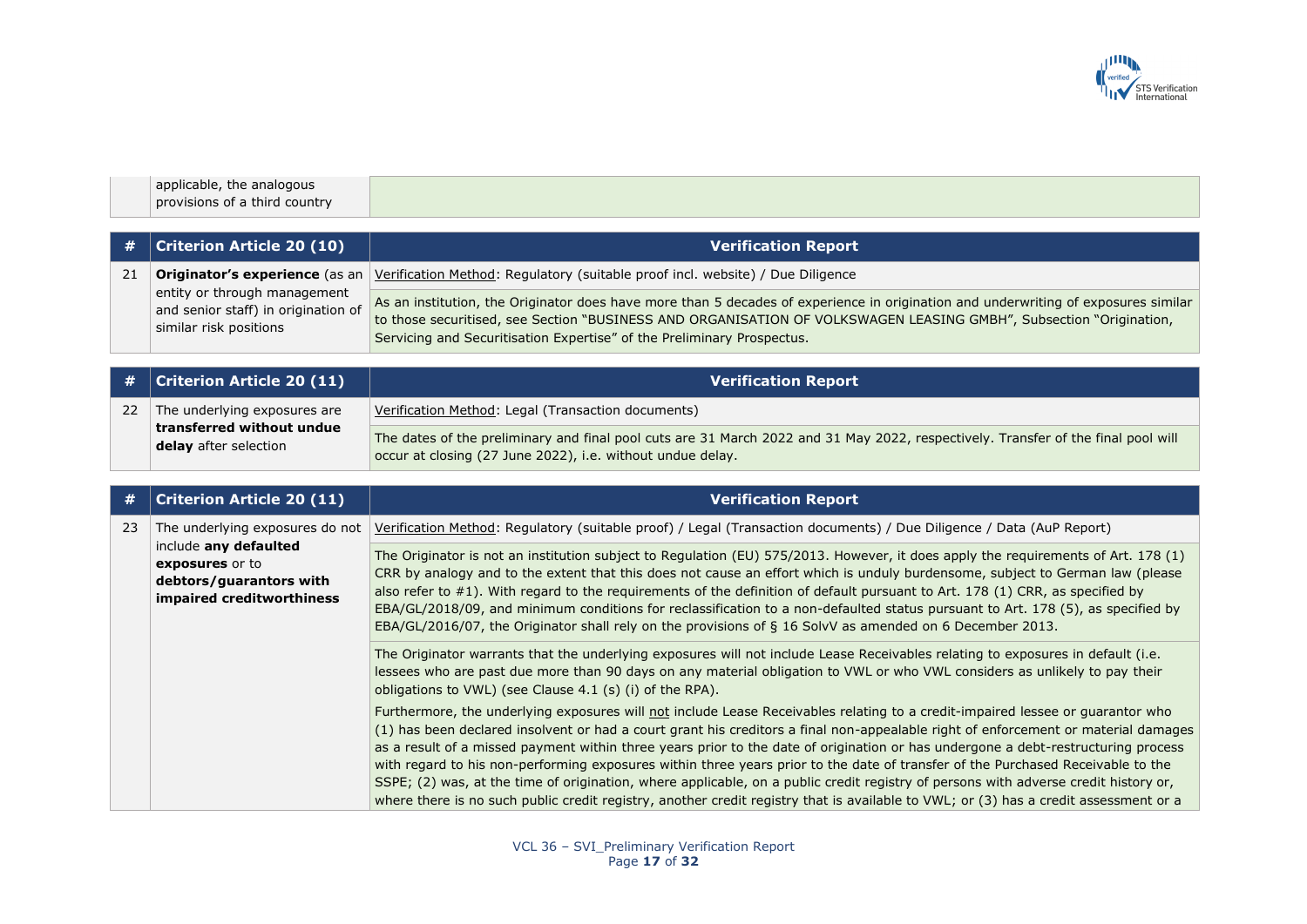

|  | credit score indicating that the risk of contractually agreed payments not being made is significantly higher than for comparable<br>receivables held by the Originator which are not securitised (see Clause 4.1 (s) (ii) of the RPA).                                                                                                                                                                                                                                                                                                                                             |
|--|-------------------------------------------------------------------------------------------------------------------------------------------------------------------------------------------------------------------------------------------------------------------------------------------------------------------------------------------------------------------------------------------------------------------------------------------------------------------------------------------------------------------------------------------------------------------------------------|
|  | The Originator represents, with regards to the question which sources of information it has used to identify defaulted exposures<br>and to determine if a borrower or guarantor is credit-impaired, that it has obtained information (1) from the lessee on origination<br>of the exposures, (2) in the course of VWL's servicing of the exposures or VWL's risk management procedures, or (3) from a third<br>party, see Clause 4.1 (s) (ii) of the RPA. This is in line with the 'best knowledge' standard stipulated within Section 4.5 in the EBA<br>Guidelines EBA/GL/2018/09. |
|  | Lessees and guarantors (i) declared insolvent and/or undergone a debt-restructuring process, or (ii) found on a public or other<br>credit registry of persons with adverse credit history are generally not eligible according to the underwriting policy, as discussed in<br>the Due Diligence.                                                                                                                                                                                                                                                                                    |
|  | The Originator has IT systems in place to ensure that defaulted exposures or exposures to lessees/guarantors with impaired<br>creditworthiness are excluded from the pool cut as of the time of the selection.                                                                                                                                                                                                                                                                                                                                                                      |

| #  | <b>Criterion Article 20 (11)</b>                                                                                                                        | <b>Verification Report</b>                                                                                                                                                                                                                                                                                                                                                                                                                                                                                                                                                                                                                                                                                     |
|----|---------------------------------------------------------------------------------------------------------------------------------------------------------|----------------------------------------------------------------------------------------------------------------------------------------------------------------------------------------------------------------------------------------------------------------------------------------------------------------------------------------------------------------------------------------------------------------------------------------------------------------------------------------------------------------------------------------------------------------------------------------------------------------------------------------------------------------------------------------------------------------|
| 24 | The risk positions do not have a                                                                                                                        | Verification Method: Due Diligence                                                                                                                                                                                                                                                                                                                                                                                                                                                                                                                                                                                                                                                                             |
|    | credit assessment or a credit<br>score that allows a significantly<br>higher default risk to be<br>expected than for non-<br>securitised risk positions | The most relevant factors determining the expected performance of the underlying exposures in the securitised portfolio are the<br>customer profile and credit bureau information (for Private Leasing), credit agencies' information and financial information (for<br>Commercial Leasing) and past payment behaviour (for both). All of these factors have an impact on the credit score.<br>Furthermore, the expected performance of the underlying exposures depends on the factors (but not limited to) make, model,<br>mileage, engine, powertrain as well as general market conditions.                                                                                                                 |
|    |                                                                                                                                                         | These factors are the same for securitised and non-securitised exposures due to the strictly random selection process.                                                                                                                                                                                                                                                                                                                                                                                                                                                                                                                                                                                         |
|    |                                                                                                                                                         | On this basis, it can be reasonably assumed that – in comparison to non-securitised exposures – no worse performance should<br>occur for securitised exposures for the term of the Transaction.                                                                                                                                                                                                                                                                                                                                                                                                                                                                                                                |
|    |                                                                                                                                                         | The requirement that the underlying exposures do not have a "credit assessment or a credit score indicating that the risk of<br>contractually agreed payments not being made is significantly higher than for comparable receivables held by the Originator<br>which are not securitised" is considered to be met as (i) the underlying exposures do not include exposures that are classified as<br>doubtful, impaired, non-performing or similar, (ii) exposures whose credit quality (based on credit ratings or other credit quality<br>thresholds) significantly differs from the quality of other exposures ordinarily originated by the Originator, and (iii) the strictly<br>random selection process. |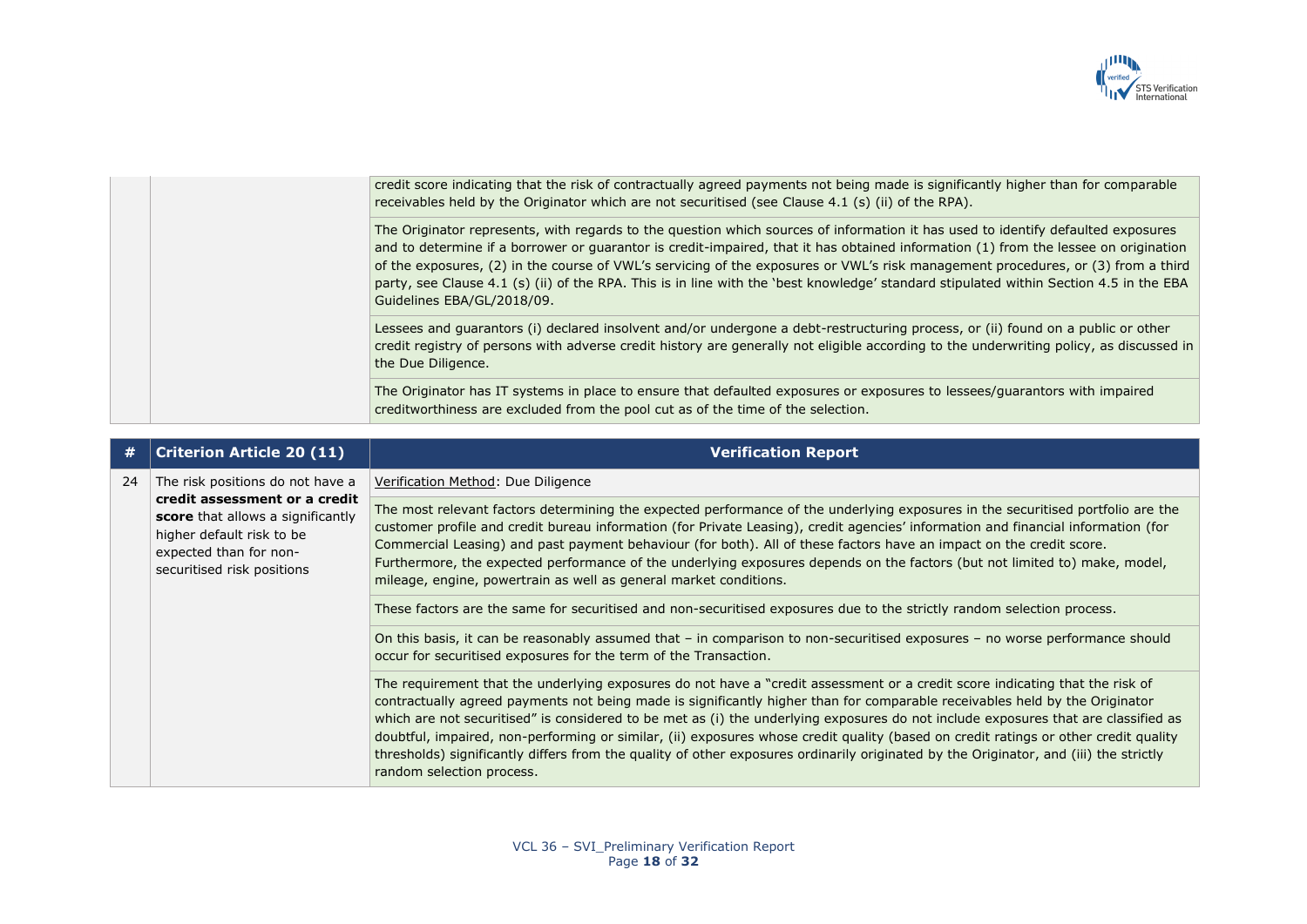

| #  | <b>Criterion Article 20 (12)</b>                                               | <b>Verification Report</b>                                                                                                                                                                                                                                                                                                                                     |
|----|--------------------------------------------------------------------------------|----------------------------------------------------------------------------------------------------------------------------------------------------------------------------------------------------------------------------------------------------------------------------------------------------------------------------------------------------------------|
| 25 | At the time of the transfer, the                                               | Verification Method: Legal (Transaction documents) / Data (AuP Report)                                                                                                                                                                                                                                                                                         |
|    | debtor has paid at least 1<br>instalment                                       | The Originator warrants that on the Cut-Off Date at least two (2) lease instalments have been paid in respect of each Lease<br>Contract, see Clause 4.1 (I) of the RPA.                                                                                                                                                                                        |
|    |                                                                                | The asset audit, whereby the audit company performs certain Agreed-upon Procedures with respect to the compliance of the<br>underlying exposures in a randomly selected sample (please also refer to #40, in particular, referring to Article 22 (2) of the<br>Securitisation Regulation), covers the criteria that the lessor has paid at least 1 instalment. |
|    |                                                                                |                                                                                                                                                                                                                                                                                                                                                                |
| #  | <b>Criterion Article 20 (13)</b>                                               | <b>Verification Report</b>                                                                                                                                                                                                                                                                                                                                     |
| 26 | The repayment of the                                                           | Verification Method: Legal (Transaction documents) / Due Diligence / Data                                                                                                                                                                                                                                                                                      |
|    | securitisation position should<br>not be predominantly                         | The Transaction does not, for the repayment of the securitisation positions, rely in any way on the sale of assets.                                                                                                                                                                                                                                            |
|    | dependent on the sale of<br><b>assets</b> securing the underlying<br>exposures | This is achieved mainly by the fact that the residual value (RV) portion of the Lease Contracts, which bears the potential risk that<br>the value of the underlying vehicle fluctuates, does not form part of the underlying exposures (please also refer to #15, Art. 20<br>(8) of the Securitisation Regulation).                                            |
|    |                                                                                | In addition, the timing of the maturities of the underlying exposures mentioned above are not subject to material concentrations<br>and the value of the underlying exposures mentioned above per individual lessee does not exceed 0.5 % of the Aggregated<br>Discounted Receivables Balance, see Clause 4.1 (m) of the RPA.                                  |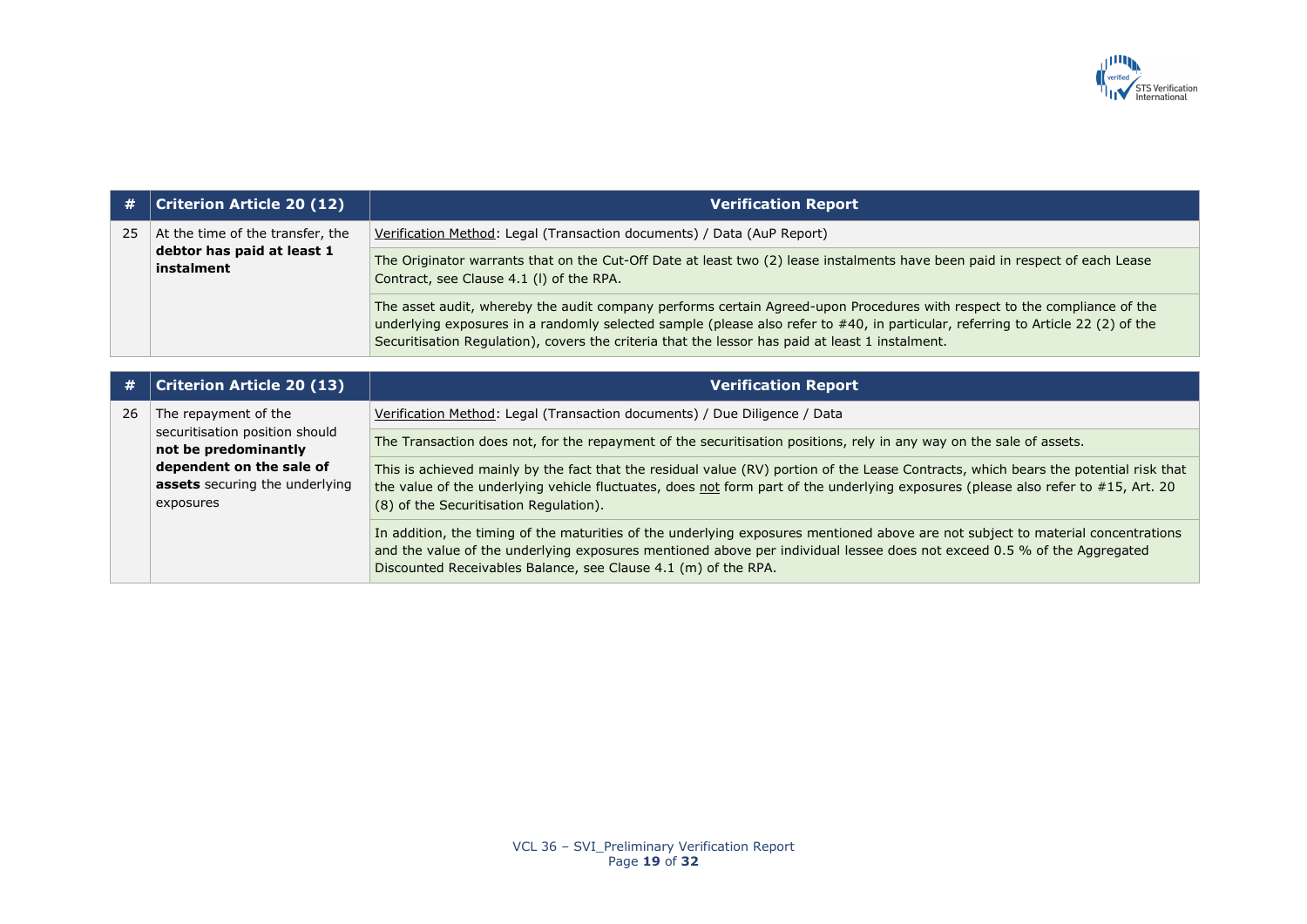

| #  | <b>Criterion Article 21 (1)</b>                          | <b>Verification Report</b>                                                                                                                                                                                                                                                                                                                                                                                                                                                                                                                                                                                          |
|----|----------------------------------------------------------|---------------------------------------------------------------------------------------------------------------------------------------------------------------------------------------------------------------------------------------------------------------------------------------------------------------------------------------------------------------------------------------------------------------------------------------------------------------------------------------------------------------------------------------------------------------------------------------------------------------------|
| 27 | <b>Risk retention</b> (Art. 6.1 of the                   | Verification Method: Legal (Transaction documents) / Due Diligence                                                                                                                                                                                                                                                                                                                                                                                                                                                                                                                                                  |
|    | Securitisation Regulation),<br>usually by the Originator | Volkswagen Leasing GmbH as the Seller and Originator will act as holder of the risk retention (Retention Holder) and retain on an<br>ongoing basis a material net economic interest of not less than 5% of the securitised exposures, see Section "RISK FACTORS",<br>Subsection "IV. RISKS RELATED TO REGULATORY CHANGES", Paragraph "RISK RETENTION AND DUE DILLIGENCE<br>REQUIREMENTS" of the Preliminary Prospectus.                                                                                                                                                                                             |
|    |                                                          | The type of risk retention will be a net economic interest through an interest in randomly selected exposures, which has been and<br>will be equivalent to no less than 5% of the nominal value of the securitised exposures on an ongoing basis for the life of the<br>Transaction, in accordance with Article 6 (3) (c) of Securitisation Regulation and as specified in more detail in Article 8 of the RTS<br>on Risk Retention, see Section "RISK FACTORS", Subsection "IV. RISKS RELATED TO REGULATORY CHANGES", Paragraph "RISK<br>RETENTION AND DUE DILLIGENCE REQUIREMENTS" of the Preliminary Prospectus. |
|    |                                                          | The Seller does select the risk retention pool and does earmark the selected receivables in its IT systems in a similar way as the<br>receivables that have actually been sold in the Transaction. The procedures to select and earmark receivables both for the<br>retention pool cut and for the actual sale are documented and well established. In addition, they are subject to regular internal<br>and external auditing procedures. The same applies for the ongoing monthly reporting procedures, as confirmed during the Due<br>Diligence.                                                                 |
|    |                                                          | The Monthly Reports will also set out monthly confirmation regarding the continued holding the original retained exposures by the<br>Seller, in its capacity as Originator.                                                                                                                                                                                                                                                                                                                                                                                                                                         |
|    |                                                          | The legal obligation of the Seller to hold the risk retention during the lifetime of the Transaction is entered into according to<br>Section "RISK FACTORS", Subsection "IV. RISKS RELATED TO REGULATORY CHANGES", Paragraph "RISK RETENTION AND DUE<br>DILLIGENCE REQUIREMENTS" of the Preliminary Prospectus.                                                                                                                                                                                                                                                                                                     |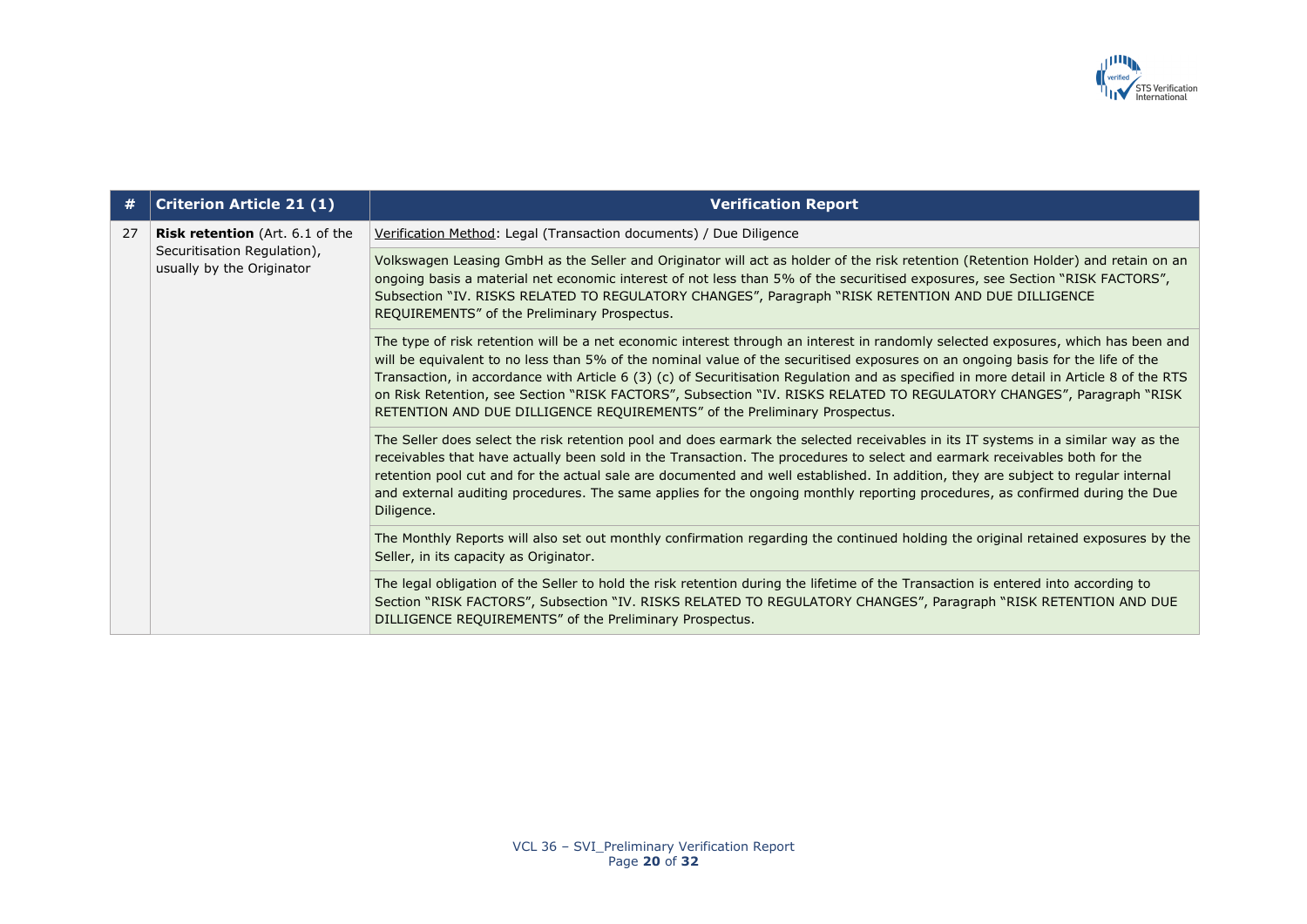

| #  | <b>Criterion Article 21 (2)</b>                                                                                           | <b>Verification Report</b>                                                                                                                                                                                                                                                                                                                                                                |
|----|---------------------------------------------------------------------------------------------------------------------------|-------------------------------------------------------------------------------------------------------------------------------------------------------------------------------------------------------------------------------------------------------------------------------------------------------------------------------------------------------------------------------------------|
| 28 | <b>Appropriate hedging of</b>                                                                                             | Verification Method: Due Diligence                                                                                                                                                                                                                                                                                                                                                        |
|    | interest rate and currency risks,<br>no derivatives as underlying risk<br>positions $(I / II)$                            | Since the Lease Receivables are fixed rate and the Class A and Class B Notes are floating rate, interest rate risks arise from such<br>mismatch. Both assets and liabilities of the Issuer are EUR denominated hence no currency risk occurs.                                                                                                                                             |
|    |                                                                                                                           | Interest rate risk are hedged appropriately with fixed-floating interest rate swaps (one swap for each of the Class A Notes and the<br>Class B Notes) where the swap notional is always equal to the outstanding notes' balance. Both the swap agreements and the<br>Class A and Class B Notes contain a floor of zero for the 1-M-Euribor plus spread, hence the hedging is appropriate. |
|    |                                                                                                                           | No further risks in addition to interest rate risks are hedged under the interest rate hedge agreements.                                                                                                                                                                                                                                                                                  |
|    |                                                                                                                           |                                                                                                                                                                                                                                                                                                                                                                                           |
|    | <b>Criterion Article 21 (2)</b>                                                                                           | <b>Verification Report</b>                                                                                                                                                                                                                                                                                                                                                                |
| 29 | Appropriate hedging of interest<br>rate and currency risks, no<br>derivatives as underlying risk<br>positions $(II / II)$ | Verification Method: Legal (Transaction documents)                                                                                                                                                                                                                                                                                                                                        |
|    |                                                                                                                           | The legal instruments used by the Issuer to hedge interest rate risks are the Class A Swap Agreement and the Class B Swap<br>Agreement, see Section "SWAP AGREEMENTS AND SWAP COUNTERPARTY" of the Preliminary Prospectus.                                                                                                                                                                |
|    |                                                                                                                           | Both agreements do consider any potential asset liability mismatch by referencing to the outstanding notes balance, and both<br>agreements are based on the 2002 ISDA Master Agreement as established market standard, see the Definitions of "Class A Swap<br>Agreement" and "Class B Swap Agreement" in the Section "MASTER DEFINITIONS SCHEDULE", of the Preliminary Prospectus.       |
|    |                                                                                                                           | The requirements for eligible swap counterparties are market standard in international finance, see Section "SWAP AGREEMENTS<br>AND SWAP COUNTERPARTY" as well as the Definition of "Eligible Swap Counterparty" in the Section "MASTER DEFINITIONS<br>SCHEDULE" of the Preliminary Prospectus.                                                                                           |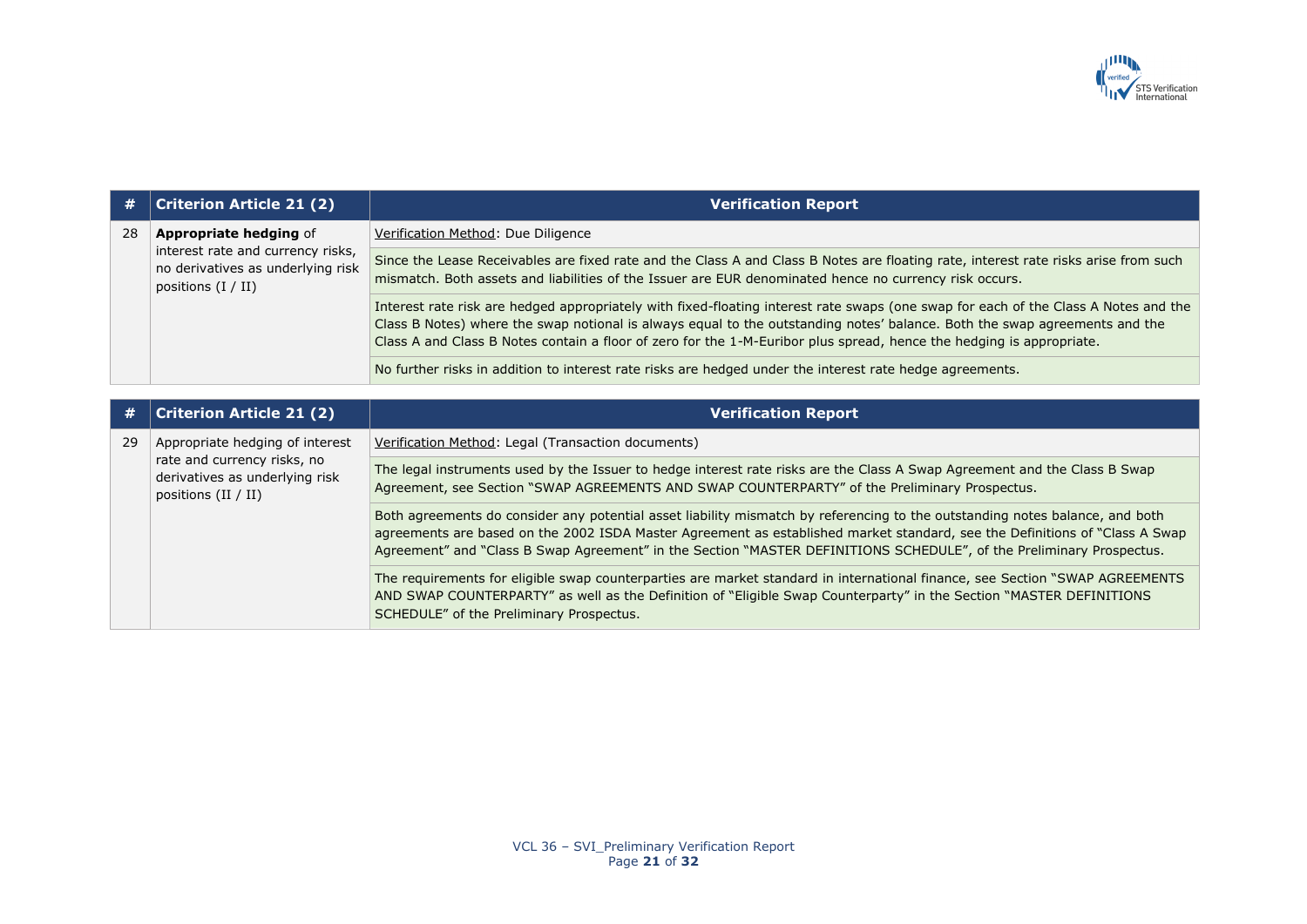

| #  | <b>Criterion Article 21 (3)</b>                         | <b>Verification Report</b>                                                                                                                                                                                                                                                                                              |
|----|---------------------------------------------------------|-------------------------------------------------------------------------------------------------------------------------------------------------------------------------------------------------------------------------------------------------------------------------------------------------------------------------|
| 30 | Generally used reference rates                          | Verification Method: Legal (Transaction documents)                                                                                                                                                                                                                                                                      |
|    | for interest payments                                   | No reference rates apply to the Purchased Lease Receivables which bear fixed interest rates.                                                                                                                                                                                                                            |
|    |                                                         | The Notes will bear interest at floating rates based on 1-M-Euribor, see Sections "Terms and Conditions of the Class A Notes" and<br>"Terms and Conditions of the Class B Notes" of the Preliminary Prospectus, constituting a market standard reference rate.                                                          |
|    |                                                         | The interest for the Accounts will be based on ESTR, also constituting a market standard reference rate.                                                                                                                                                                                                                |
|    |                                                         | Currency hedges are not provided as both the Purchased Lease Receivables and the Class A and Class B Notes are denominated in<br>EUR.                                                                                                                                                                                   |
|    |                                                         |                                                                                                                                                                                                                                                                                                                         |
| #  | <b>Criterion Article 21 (4)</b>                         | <b>Verification Report</b>                                                                                                                                                                                                                                                                                              |
| 31 | Requirements in the event of                            | Verification Method: Legal (Transaction documents)                                                                                                                                                                                                                                                                      |
|    | an enforcement or delivery of<br>an acceleration notice | After the occurrence of an Enforcement Event, the priority of payments will change to the "Order of Priority" in accordance with<br>Clause 22.2 (c) (following the occurrence of an Enforcement Event) of the Trust Agreement and the following conditions will be<br>fulfilled according to the Transaction documents: |
|    |                                                         | a) No cash will be retained with the Issuer, see Section "Trust Agreement", Subsection "Part E. Accounts; Order of Priority"<br>Clause 22.2 (c) of the Preliminary Prospectus.                                                                                                                                          |
|    |                                                         | b) The principal receipts from the underlying exposures will be used for the fully sequential amortisation of the securitisation<br>positions, see Section "Trust Agreement", Subsection "Part E. Accounts; Order of Priority" Clause 22.2 (c) of the Preliminary<br>Prospectus.                                        |
|    |                                                         | c) Interest and principal payments are first made for the Class A Notes and then interest and principal payments are made for<br>the Class B Notes, hence repayments are not reversed with regard to their seniority.                                                                                                   |
|    |                                                         | d) No automatic liquidation or sale of risk positions or assets is provided for.                                                                                                                                                                                                                                        |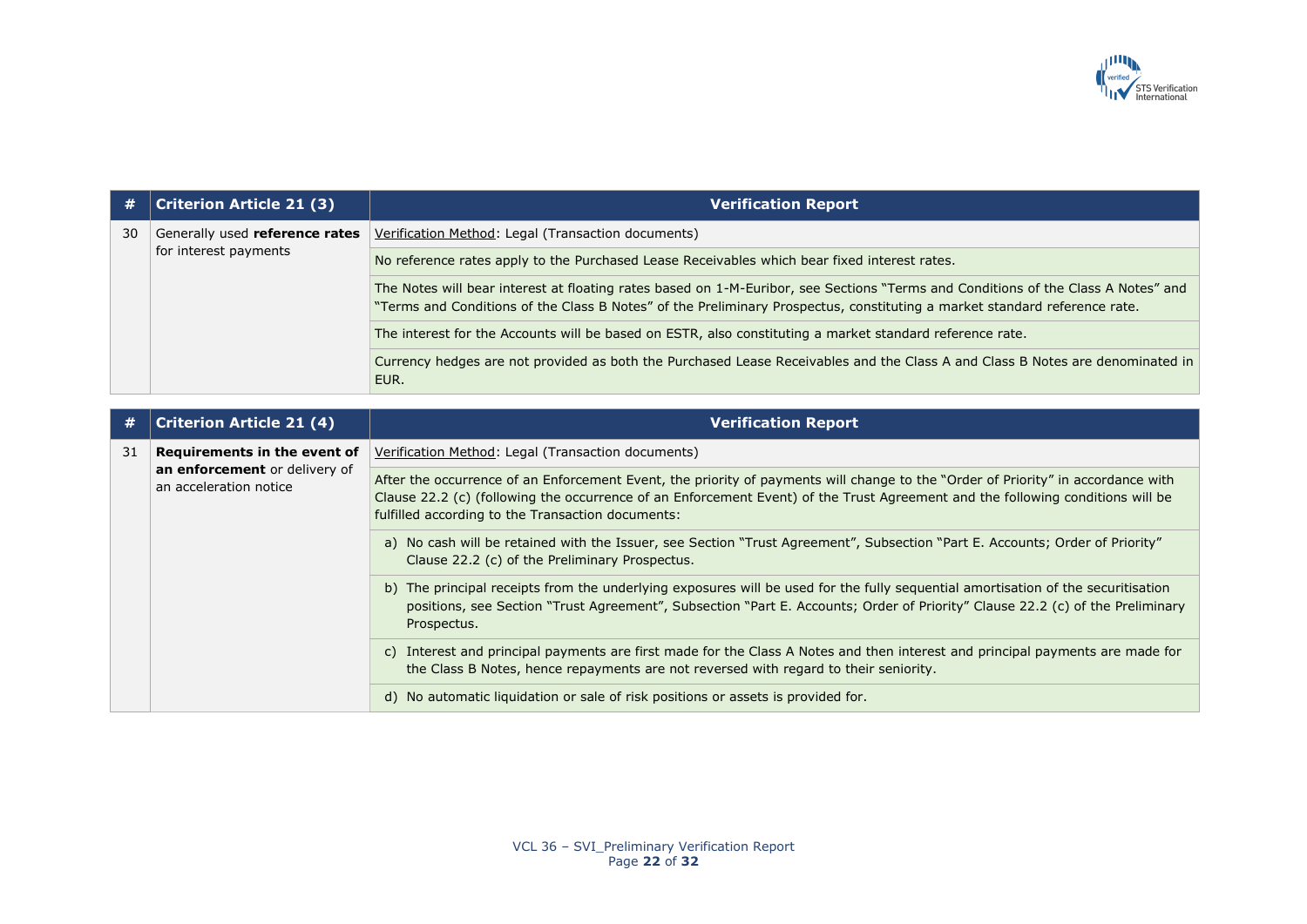

| #  | <b>Criterion Article 21 (5)</b>                                                                                                           | <b>Verification Report</b>                                                                                                                                                                                                                                                                                                                                           |
|----|-------------------------------------------------------------------------------------------------------------------------------------------|----------------------------------------------------------------------------------------------------------------------------------------------------------------------------------------------------------------------------------------------------------------------------------------------------------------------------------------------------------------------|
| 32 | Sequential repayment as fall-                                                                                                             | Verification Method: Legal (Transaction documents)                                                                                                                                                                                                                                                                                                                   |
|    | back in the event of a<br>deterioration in portfolio quality<br>for Transactions that feature a<br>non-sequential priority of<br>payments | As usual in VCL transactions, the amortisation structure does provide for a pro-rata amortisation subject to the performance of<br>the underlying portfolio and after the initial credit enhancement has increased to the required levels.                                                                                                                           |
|    |                                                                                                                                           | The amortisation concept is based on the Class A/B Principal Payment Amounts, the Class A/B Targeted Note Balances, the Class<br>A/B Targeted Overcollateralisation Amounts and the Class A/B Targeted Overcollateralisation Percentages, see the respective<br>Definitions in Section "MASTER DEFINITIONS SCHEDULE" of the Preliminary Prospectus.                  |
|    |                                                                                                                                           | Performance triggers specifying if and to what extent a pro-rata amortisation can occur are based on the cumulative net losses as<br>specified in the Level 1 Credit Enhancement Increase Condition and the Level 2 Credit Enhancement Increase Condition, see the<br>respective Definitions in Section "MASTER DEFINITIONS SCHEDULE" of the Preliminary Prospectus. |
|    |                                                                                                                                           | Upon occurrence of a Level 1 Credit Enhancement Increase Condition the required credit enhancement allowing for pro rata<br>amortisation does increase, upon occurrence of a Level 2 Credit Enhancement Increase Condition the amortisation switches back<br>to fully sequential.                                                                                    |
|    |                                                                                                                                           | The occurrence of a Level 1 or 2 Credit Enhancement Increase Condition is not reversible, see the Definition of Class A Targeted<br>Overcollateralization Percentage in Section "MASTER DEFINITIONS SCHEDULE" of the Preliminary Prospectus.                                                                                                                         |
|    |                                                                                                                                           | As a result of the above, the amortisation mechanism complies with Art. 21 (5) of the Securitisation Regulation.                                                                                                                                                                                                                                                     |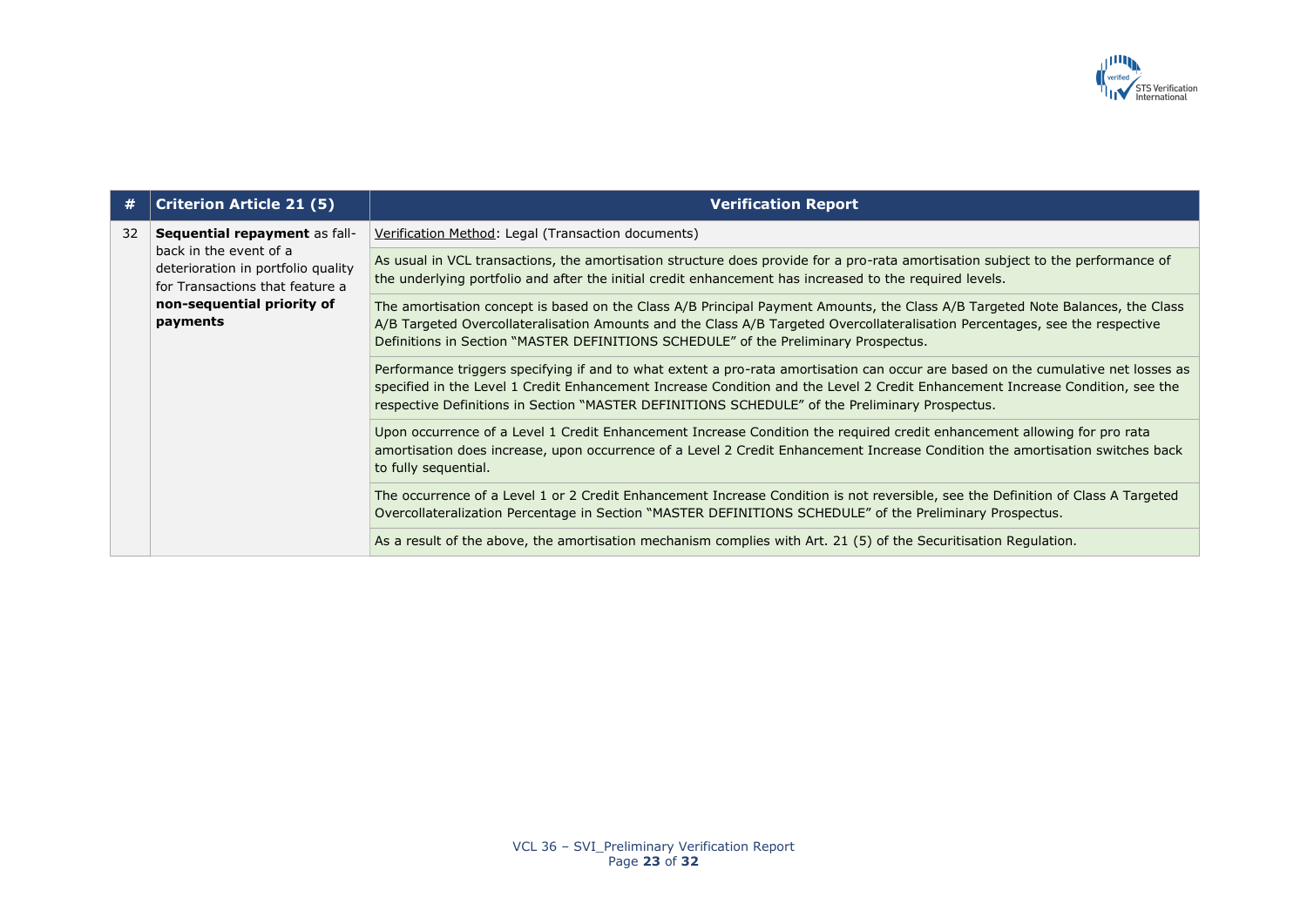

| #  | <b>Criterion Article 21 (6)</b>                                                                                              | <b>Verification Report</b>                                                                                                                                   |
|----|------------------------------------------------------------------------------------------------------------------------------|--------------------------------------------------------------------------------------------------------------------------------------------------------------|
| 33 | Early amortisation provisions or<br>triggers for termination of the<br>revolving phase to include at<br>least the following: | Verification Method: Legal (Transaction documents)                                                                                                           |
|    |                                                                                                                              | The requirements in relation to the early amortisation provisions do not apply to the Transaction as the Transaction does not<br>feature a revolving period. |
|    | a) deterioration in the credit<br>quality of the underlying<br>exposures below a predefined<br>threshold                     | Not applicable.                                                                                                                                              |
|    | b) insolvency-related events in<br>relation to the Originator or<br>the Servicer                                             | Not applicable.                                                                                                                                              |
|    | c) decline in value of the<br>underlying exposures below a<br>predefined threshold                                           | Not applicable.                                                                                                                                              |
|    | d) failure to generate sufficient<br>new underlying exposures for<br>replenishments under<br>revolving Transactions          | Not applicable.                                                                                                                                              |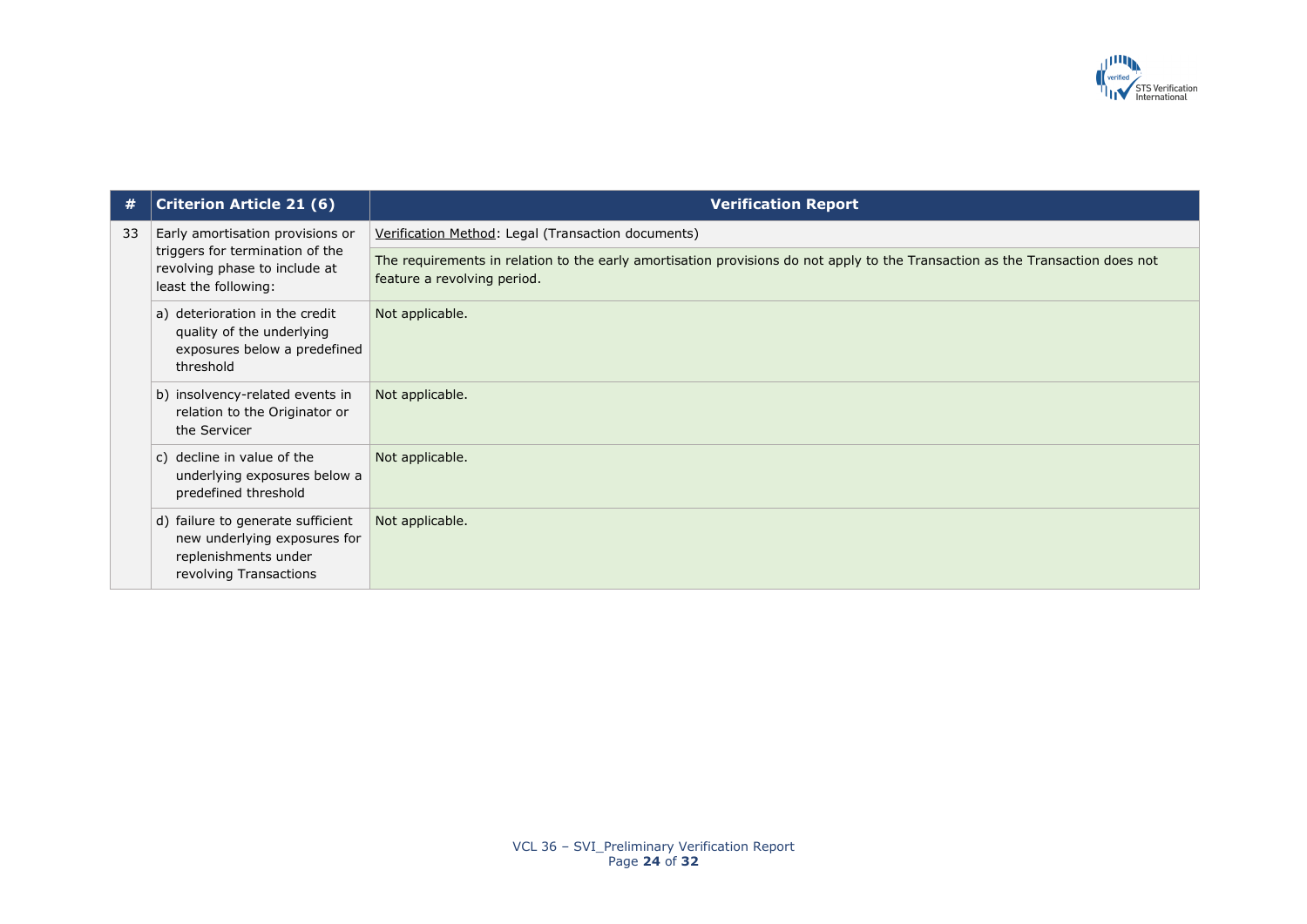

| #  | <b>Criterion Article 21 (7)</b>                                                                                                                                                      | <b>Verification Report</b>                                                                                                                                                                                                                                                                                                                                                                                                                                                                                                                  |
|----|--------------------------------------------------------------------------------------------------------------------------------------------------------------------------------------|---------------------------------------------------------------------------------------------------------------------------------------------------------------------------------------------------------------------------------------------------------------------------------------------------------------------------------------------------------------------------------------------------------------------------------------------------------------------------------------------------------------------------------------------|
| 34 | <b>Clear rules</b> in the Transaction<br>documentation regarding<br>obligations, tasks and<br>responsibilities of the Servicer,<br>trustees and other ancillary<br>service providers | Verification Method: Legal (Transaction documents)                                                                                                                                                                                                                                                                                                                                                                                                                                                                                          |
|    |                                                                                                                                                                                      | The Servicing Agreement provides for a clear specification of the contractual obligations, duties and responsibilities of the<br>Servicer, especially with regard to the servicing, monitoring, reporting and monthly advances to mitigate for commingling risk, as<br>well as the provisions for a potential replacement in case of a Servicer Replacement Event, see summary of the Servicing<br>Agreement in Section "ADMINISTRATION OF THE PURCHASED LEASE RECEIVABLES UNDER THE SERVICING AGREEMENT" of the<br>Preliminary Prospectus. |
|    |                                                                                                                                                                                      | Similar provisions for the obligations, duties and responsibilities are provided for the following parties, see the respective<br>descriptions in the Preliminary Prospectus:                                                                                                                                                                                                                                                                                                                                                               |
|    |                                                                                                                                                                                      | Security Trustee (see Section "TRUST AGREEMENT", Subsection "DUTIES OF THE SECURITY TRUSTEE PRIOR TO<br>OCCURRENCE OF THE FORECLOSURE EVENT" of the Preliminary Prospectus); and                                                                                                                                                                                                                                                                                                                                                            |
|    |                                                                                                                                                                                      | Account Bank, Cash Administrator, Calculation Agent, Paying Agent, Interest Determination Agent and Registrar (see Section<br>"ACCOUNT BANK, CASH ADMINISTRATOR, CALCULATION AGENT, PAYING AGENT, INTEREST DETERMINATION AGENT AND<br>REGISTRAR" of the Preliminary Prospectus).                                                                                                                                                                                                                                                            |
|    |                                                                                                                                                                                      | Also, detailed provisions exist for the obligations, duties and responsibilities of the Swap counterparty (see Sections "SWAP<br>AGREEMENTS AND SWAP COUNTERPARTY" and the Definition of "Eligible Swap Counterparty" in Section "MASTER DEFINITIONS<br>SCHEDULE" of the Preliminary Prospectus).                                                                                                                                                                                                                                           |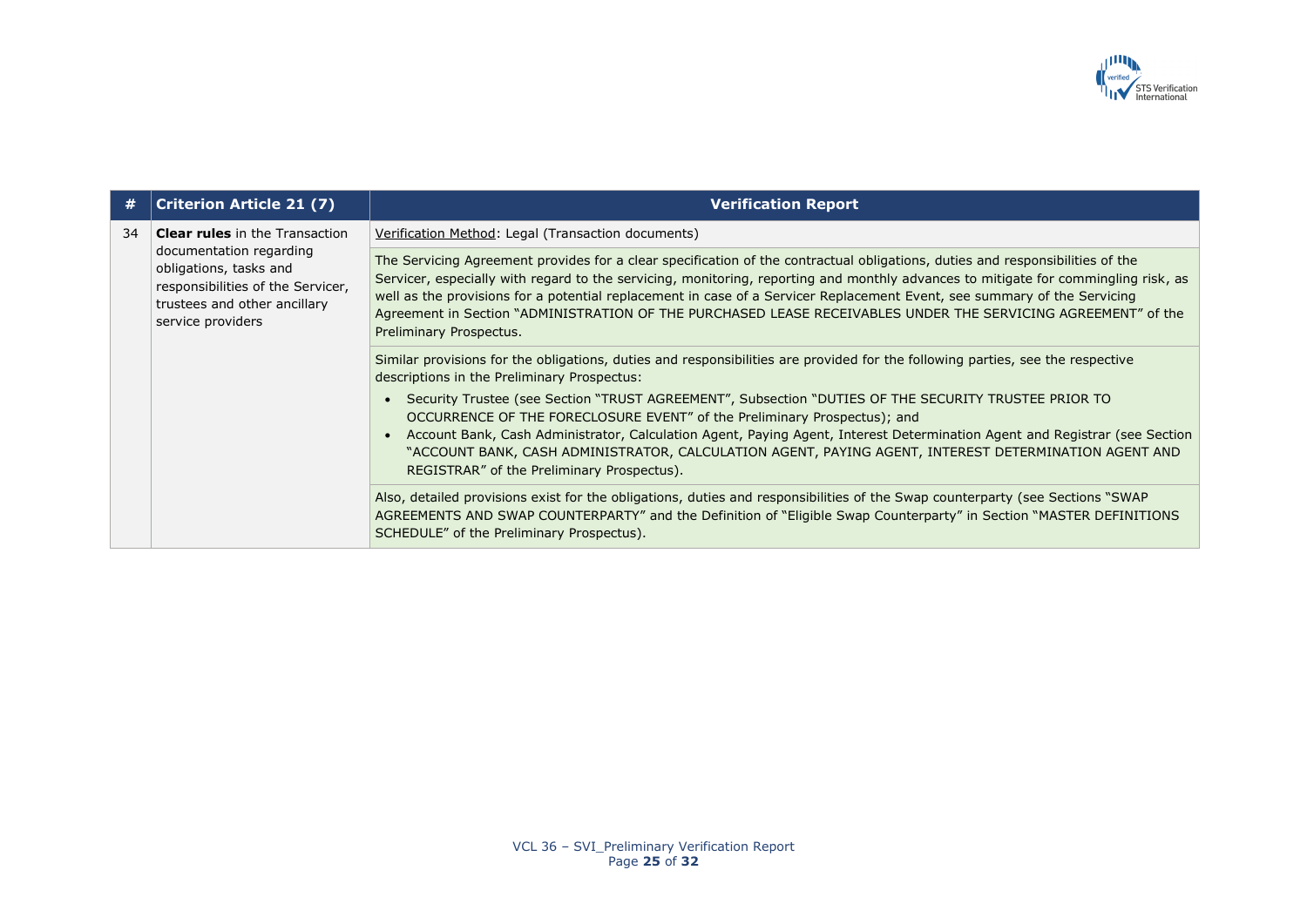

| #  | <b>Criterion Article 21 (8)</b>                                                                                                                    | <b>Verification Report</b>                                                                                                                                                                                                                                                                                                                                                                                                                                                         |
|----|----------------------------------------------------------------------------------------------------------------------------------------------------|------------------------------------------------------------------------------------------------------------------------------------------------------------------------------------------------------------------------------------------------------------------------------------------------------------------------------------------------------------------------------------------------------------------------------------------------------------------------------------|
| 35 | <b>Experience of the Servicer</b><br>(management and senior staff)<br>in the servicing of exposures of a<br>similar nature to those<br>securitised | Verification Method: Regulatory (suitable proof) / Legal (Transaction documents) / Due Diligence                                                                                                                                                                                                                                                                                                                                                                                   |
|    |                                                                                                                                                    | Volkswagen Leasing GmbH is a regulated financial services institution according to § 1 German Banking Act, with BaFin as<br>regulatory authority.                                                                                                                                                                                                                                                                                                                                  |
|    |                                                                                                                                                    | The Preliminary Prospectus contains information on the experience of VWL as a Seller and Servicer. VWL has been successfully<br>doing securitisations of lease receivables since the year 1996 and the management has sufficient experience.                                                                                                                                                                                                                                       |
|    |                                                                                                                                                    | The experience of the Managements Board and Senior Staff is summarised in Section "BUSINESS AND ORGANISATION OF<br>VOLKSWAGEN LEASING GMBH", Subsection "Origination, Servicing and Securitisation Expertise" of the Preliminary Prospectus,<br>and has been confirmed in the Due Diligence.                                                                                                                                                                                       |
|    |                                                                                                                                                    | As a result, VWL as servicer is deemed to have the relevant expertise as an entity being active as servicer of lease receivables for<br>over 50 years and as servicer of lease receivables securitisations for more than 25 years (please refer to Section "BUSINESS AND<br>ORGANISATION OF VOLKSWAGEN LEASING GMBH", Subsection "Origination, Servicing and Securitisation Expertise" of the<br>Preliminary Prospectus). No contrary findings were observed in the Due Diligence. |

|    | # $ $ Criterion Article 21 (8)                                                 | <b>Verification Report</b>                                                                                                                                                                                                                            |
|----|--------------------------------------------------------------------------------|-------------------------------------------------------------------------------------------------------------------------------------------------------------------------------------------------------------------------------------------------------|
| 36 | Appropriate and well                                                           | Verification Method: Regulatory (suitable proof) / Due Diligence                                                                                                                                                                                      |
|    | documented risk management<br>and service policies,<br>procedures and controls | As a result of the regulatory status (see also above under #35), VWL has well established procedures with regard to risk<br>management, servicing and internal control systems in place, and no contrary findings were observed in the Due Diligence. |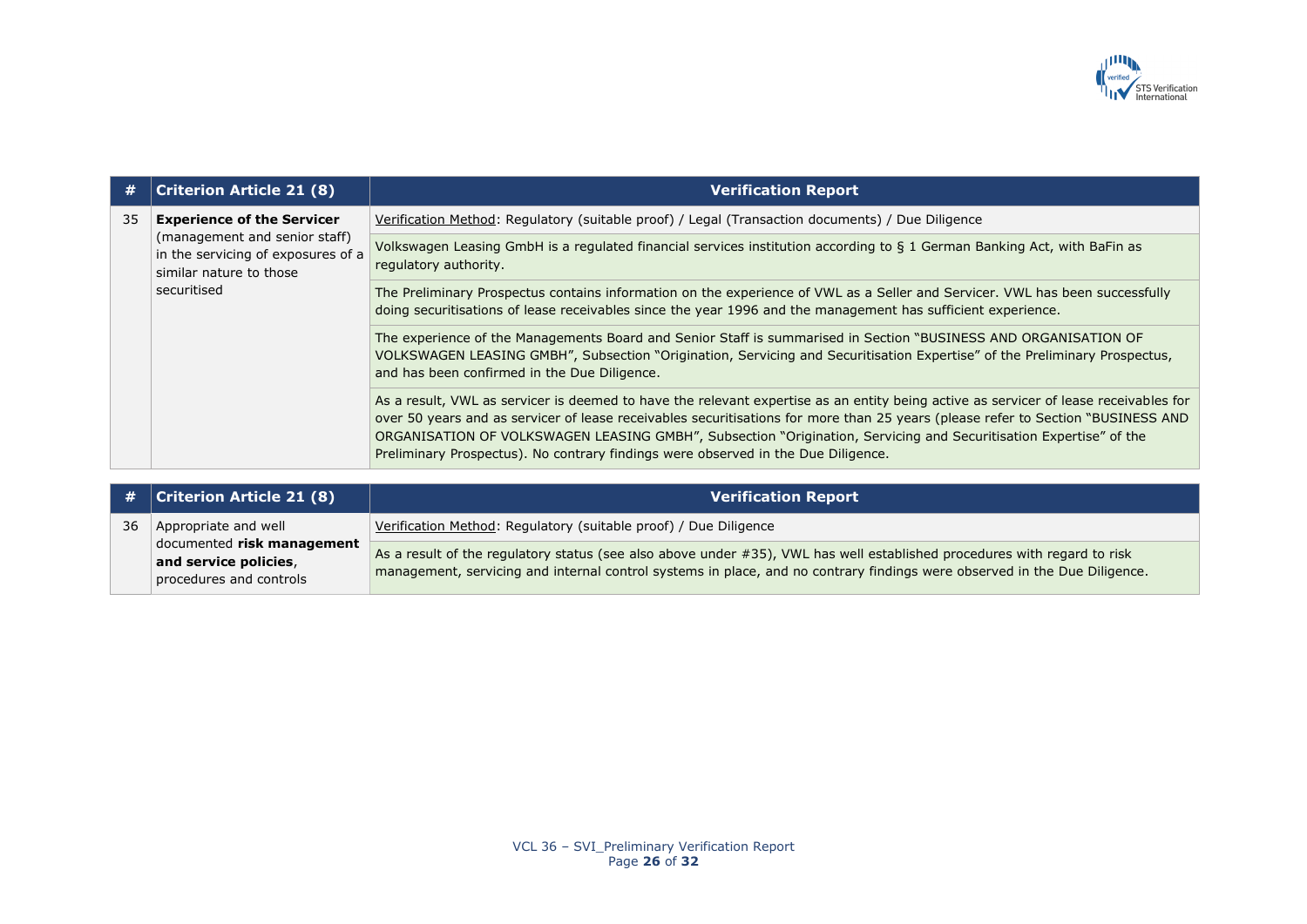

| #  | <b>Criterion Article 21 (9)</b>                                                                                                                                                       | <b>Verification Report</b>                                                                                                                                                                                                                                                                                                                                                                                                                                                                                                                                                                                                         |
|----|---------------------------------------------------------------------------------------------------------------------------------------------------------------------------------------|------------------------------------------------------------------------------------------------------------------------------------------------------------------------------------------------------------------------------------------------------------------------------------------------------------------------------------------------------------------------------------------------------------------------------------------------------------------------------------------------------------------------------------------------------------------------------------------------------------------------------------|
| 37 | Clear and coherent definitions,<br>regulations and possible<br>measures with regard to the<br>servicing of non-performing<br>exposures, specification of the<br>priorities of payment | Verification Method: Legal (Transaction documents) / Due Diligence                                                                                                                                                                                                                                                                                                                                                                                                                                                                                                                                                                 |
|    |                                                                                                                                                                                       | The description of the business procedures of VWL (see Section "BUSINESS PROCEDURES OF VOLKSWAGEN LEASING GMBH" of<br>the Preliminary Prospectus) and the Servicing Agreement (as summarised in the Section "ADMINISTRATION OF THE PURCHASED<br>LEASE RECEIVABLES UNDER THE SERVICING AGREEMENT" of the Preliminary Prospectus) contain a description of procedures<br>related to servicing of the lease receivables:<br>Negotiation of the Lease Contract and Appraisal of the Creditworthiness of the lessee<br><b>Debts Management</b><br><b>Termination of Lease Contracts</b><br>Enforcement<br>Write-Off<br>• Internal Audit |
|    |                                                                                                                                                                                       | The loss definition used in the Transaction is based on the Write-off (see the Definitions of "Write-off" and "Written-Off Purchased<br>Lease Receivables" in Section "MASTER DEFINITIONS SCHEDULE" of the Preliminary Prospectus,) and this definition is<br>consistently used in the Preliminary Prospectus, especially with respect to the Cumulative Net Loss Ratio, which in turn is used in<br>the Level 1 and 2 Credit Enhancement Increase Condition determining the amortisation mechanism in the order of priority of<br>payments.                                                                                       |
|    |                                                                                                                                                                                       | The Transaction Documents clearly specify the Priority of Payments (prior to the occurrence of an Enforcement Event and<br>following the occurrence of an Enforcement Even), see Section "Trust Agreement", Subsection "Part E. Accounts; Order of<br>Priority", Clause 22.2 of the Preliminary Prospectus.                                                                                                                                                                                                                                                                                                                        |
|    |                                                                                                                                                                                       | The draft investor report provides inter alia for the monthly reporting of the status of the Level 1 and 2 Credit Enhancement<br>Increase Conditions.                                                                                                                                                                                                                                                                                                                                                                                                                                                                              |
|    |                                                                                                                                                                                       | The procedures presented and discussed in the Due Diligence correspond to the description in the Preliminary Prospectus and no<br>contrary findings could be observed.                                                                                                                                                                                                                                                                                                                                                                                                                                                             |
|    |                                                                                                                                                                                       |                                                                                                                                                                                                                                                                                                                                                                                                                                                                                                                                                                                                                                    |
| #  | <b>Criterion Article 21 (10)</b>                                                                                                                                                      | <b>Verification Report</b>                                                                                                                                                                                                                                                                                                                                                                                                                                                                                                                                                                                                         |
| 38 | Clear rules in the event of<br>conflicts between the different                                                                                                                        | Verification Method: Regulatory / Legal (Transaction documents)                                                                                                                                                                                                                                                                                                                                                                                                                                                                                                                                                                    |
|    | classes of noteholders                                                                                                                                                                | The Notes will be issued on the basis of the German Debenture Act (Schuldverschreibungsgesetz - SchVG), see Section "TERMS<br>AND CONDITIONS OF THE CLASS A NOTES" and "TERMS AND CONDITIONS OF THE CLASS B NOTES" of the Preliminary<br>Prospectus, Clause 12.5 of each class of notes, enabling noteholders to take resolutions within one class of notes.                                                                                                                                                                                                                                                                       |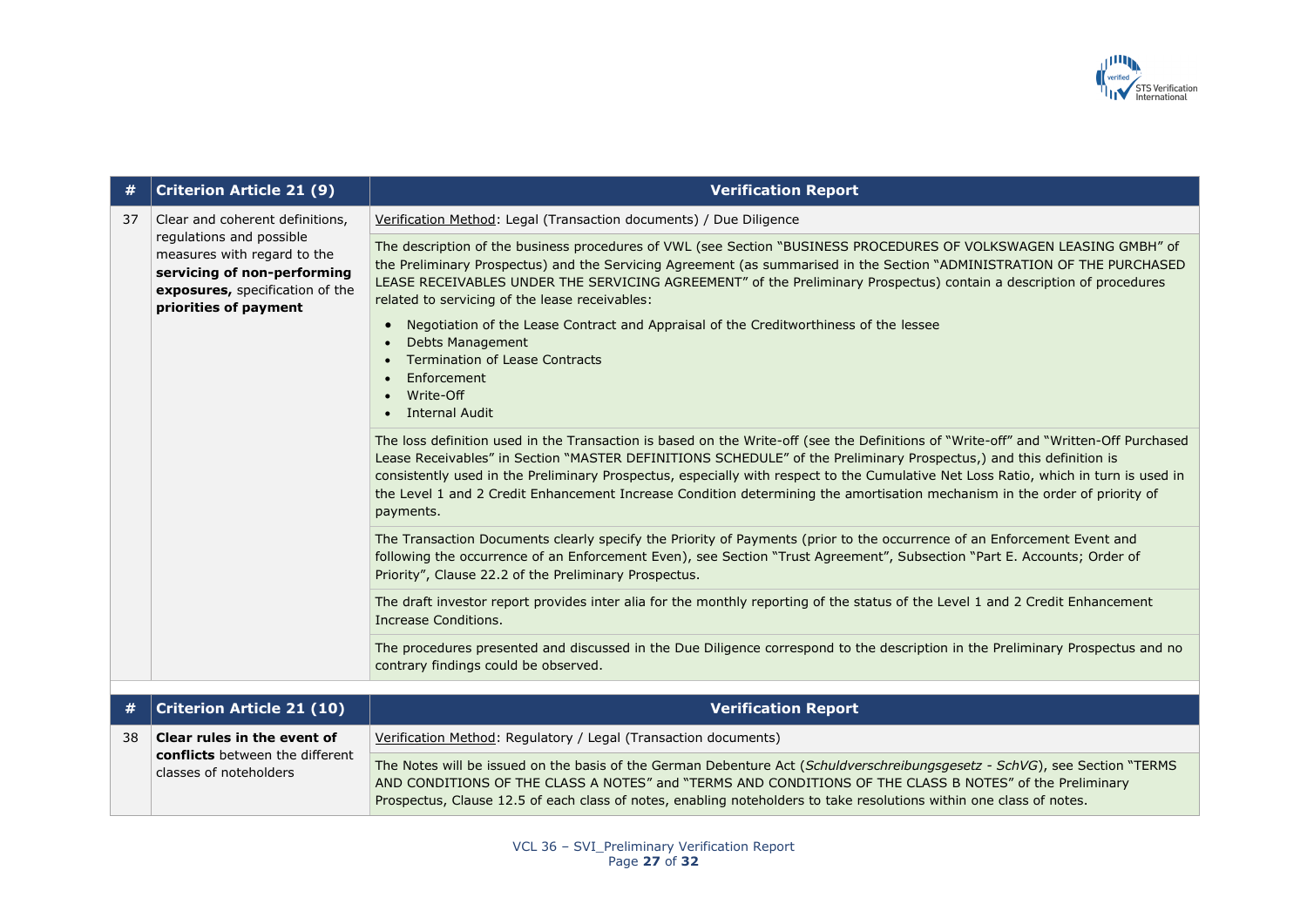

In addition, Section "Trust Agreement", Subsection "Part A. Duties and Position of the Security Trustee", Clause 3.1 of the Preliminary Prospectus provides for clear instructions for the Trustee as regards the treatment of the interests of different classes of notes and their ranking in line with the applicable Priority of Payments (see Section "Trust Agreement", Subsection "Part E. Accounts; Order of Priority" Clause 22.2 of the Preliminary Prospectus.

| #  | <b>Criterion Article 22 (1)</b>    | <b>Verification Report</b>                                                                                                                                                                                                                                                                                                                                                                                                                                                                                                                                                           |
|----|------------------------------------|--------------------------------------------------------------------------------------------------------------------------------------------------------------------------------------------------------------------------------------------------------------------------------------------------------------------------------------------------------------------------------------------------------------------------------------------------------------------------------------------------------------------------------------------------------------------------------------|
| 39 | Provision of <b>historical</b>     | Verification Method: Legal (Transaction documents) / Due Diligence                                                                                                                                                                                                                                                                                                                                                                                                                                                                                                                   |
|    | performance data before<br>pricing | The historical performance data provided by the Originator include the following areas:                                                                                                                                                                                                                                                                                                                                                                                                                                                                                              |
|    |                                    | Losses (i.e. net losses after recoveries) in static format (covering the period from March 2011 until December 2021)<br>a)                                                                                                                                                                                                                                                                                                                                                                                                                                                           |
|    |                                    | It should be noted that these net losses, referred to and defined as "Write-Offs" in the Preliminary Prospectus as loss<br>definition in the transaction, have been provided by the Originator in a detailed and consistent manner for the overall<br>portfolio of substantially similar leased receivables covering a meaningful period of the credit cycle. The approach using<br>write-off data is consistent with the business procedures of the Originator and the well documented processes for servicing of<br>non-performing lease receivables until the point of write-off. |
|    |                                    | (https://www.vwfs.com/investor-relations/volkswagen-leasing-gmbh/refinancing.html#)                                                                                                                                                                                                                                                                                                                                                                                                                                                                                                  |
|    |                                    | Losses (i.e. net losses after recoveries) in dynamic format (covering the period from March 2011 until December 2021 on a<br>b)<br>quarterly basis)<br><b>Delinguencies</b> (covering the period from January 2010 until December 2021)<br>$\mathsf{C}$ )                                                                                                                                                                                                                                                                                                                            |
|    |                                    |                                                                                                                                                                                                                                                                                                                                                                                                                                                                                                                                                                                      |
|    |                                    | In addition, data on historic prepayments in relation to the predecessor transactions VCL 25 to VCL 35 was provided.                                                                                                                                                                                                                                                                                                                                                                                                                                                                 |
|    |                                    | The data history, which is provided prior to pricing, covers a substantially longer period than the minimum of at least 5 years<br>required under Article 22 (1) of the Securitisation Regulation, see Section "DESCRIPTION OF THE PORTFOLIO", Subsection<br>"HISTORICAL PERFORMANCE DATA" of the Preliminary Prospectus.                                                                                                                                                                                                                                                            |
|    |                                    | Given that the most relevant factors determining the expected performance of the underlying exposures in the securitised<br>portfolio, namely the factors described in #23, are the same to the overall portfolio for which the above-mentioned historical<br>performance data have been procured, comparability between the securitised portfolio and the Originator's overall portfolio<br>("substantially similar exposures") is ensured.                                                                                                                                         |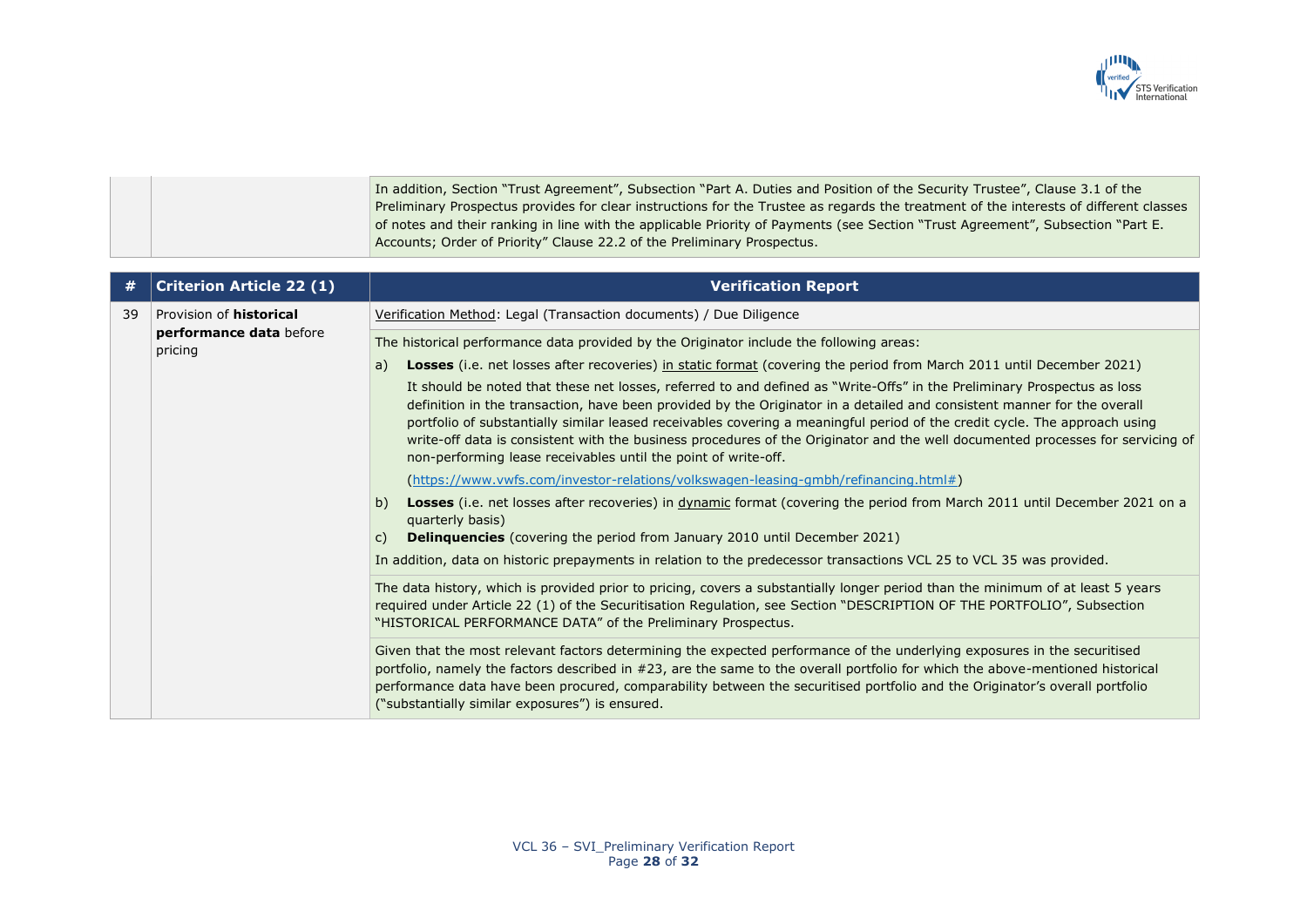

| #  | <b>Criterion Article 22 (2)</b>                                                                                                                                  | <b>Verification Report</b>                                                                                                                                                                                                                                                                                                                                                                                                                                                                                                                                                                                                 |
|----|------------------------------------------------------------------------------------------------------------------------------------------------------------------|----------------------------------------------------------------------------------------------------------------------------------------------------------------------------------------------------------------------------------------------------------------------------------------------------------------------------------------------------------------------------------------------------------------------------------------------------------------------------------------------------------------------------------------------------------------------------------------------------------------------------|
| 40 | Performance of an <b>asset audit</b><br>on the basis of a sample and<br>defined audit steps (Agreed<br>upon Procedures, AuP) by an<br>external independent party | Verification Method: Legal (AuP Report)                                                                                                                                                                                                                                                                                                                                                                                                                                                                                                                                                                                    |
|    |                                                                                                                                                                  | The Originator has mandated a qualified and experienced audit firm to perform the asset audit followed by the audit firm. The<br>asset audit and the AuP include both of the following:                                                                                                                                                                                                                                                                                                                                                                                                                                    |
|    |                                                                                                                                                                  | a verification of the compliance of the underlying exposures in the portfolio with the key eligibility criteria (the "Pool"<br>a)<br>Data and Eligibility Criteria Verification"); and                                                                                                                                                                                                                                                                                                                                                                                                                                     |
|    |                                                                                                                                                                  | a verification that the data disclosed to investors in the Prospectus in respect of the underlying exposures is accurate<br>b)<br>(the "Prospectus Data Verification").                                                                                                                                                                                                                                                                                                                                                                                                                                                    |
|    |                                                                                                                                                                  | The sample drawn for the Pool Data and Eligibility Criteria Verification is representative of the securitised portfolio, based on the<br>preliminary pool cut dated 31 March 2022. This is ensured by a sufficiently large sample and random selection, applying a 95%<br>confidence level. The final report prepared by the audit firm with regards to the Pool Data and Eligibility Criteria Verification has<br>been made available to SVI on 10 May 2022. The final report confirms that the Pool Data and Eligibility Criteria Verification has<br>occurred and that no significant adverse findings have been found. |
|    |                                                                                                                                                                  | Please note that, for the purpose of compliance with the requirements of Art. 22 (2) of the Securitisation Regulation, the AuP can<br>be based on either the preliminary or the final pool cut.                                                                                                                                                                                                                                                                                                                                                                                                                            |
|    |                                                                                                                                                                  | The Prospectus Data Verification will be performed by the audit firm based on the final pool cut as of 31 May 2022. The final<br>report prepared by the audit firm with regards to the Prospectus Data Verification will be made available to SVI on or around<br>21 June 2022.                                                                                                                                                                                                                                                                                                                                            |

| #  | Criterion Article 22 (3)                                                                                                                                                                  | <b>Verification Report</b>                                                                                                                                                                                                                                                                                                                                                                                                                                                                                                                                                                                                                                                                                                                          |
|----|-------------------------------------------------------------------------------------------------------------------------------------------------------------------------------------------|-----------------------------------------------------------------------------------------------------------------------------------------------------------------------------------------------------------------------------------------------------------------------------------------------------------------------------------------------------------------------------------------------------------------------------------------------------------------------------------------------------------------------------------------------------------------------------------------------------------------------------------------------------------------------------------------------------------------------------------------------------|
| 41 | Provision of a precise liability                                                                                                                                                          | Verification Method: Legal (Transaction documents) / Due Diligence (Cash flow model)                                                                                                                                                                                                                                                                                                                                                                                                                                                                                                                                                                                                                                                                |
|    | cash flow model to the<br>investors prior to pricing by the<br>Originator;<br>"precise" refers to the possibility<br>for the investor to calculate the<br>amortisation rate and, based on | The CF-Model has been prepared by Moody's Analytics on behalf of the Originator, and it is provided as web-based tool and can<br>be accessed via https://www.sfportal.com/deal/summary/YBI.VCL36. SVI has been granted access to the website and the cash<br>flow model for the VCL 36 Transaction prior to announcement in order to perform the steps necessary to verify the compliance<br>under Article 22 (3) of the Securitisation Regulation. It should be noted that the statements below do reflect the result of SVI's<br>review of the functionality of the cash flow model and can be considered as a check of plausibility, however no assurance can be<br>given that the CF-Model does calculate correctly in each and every scenario. |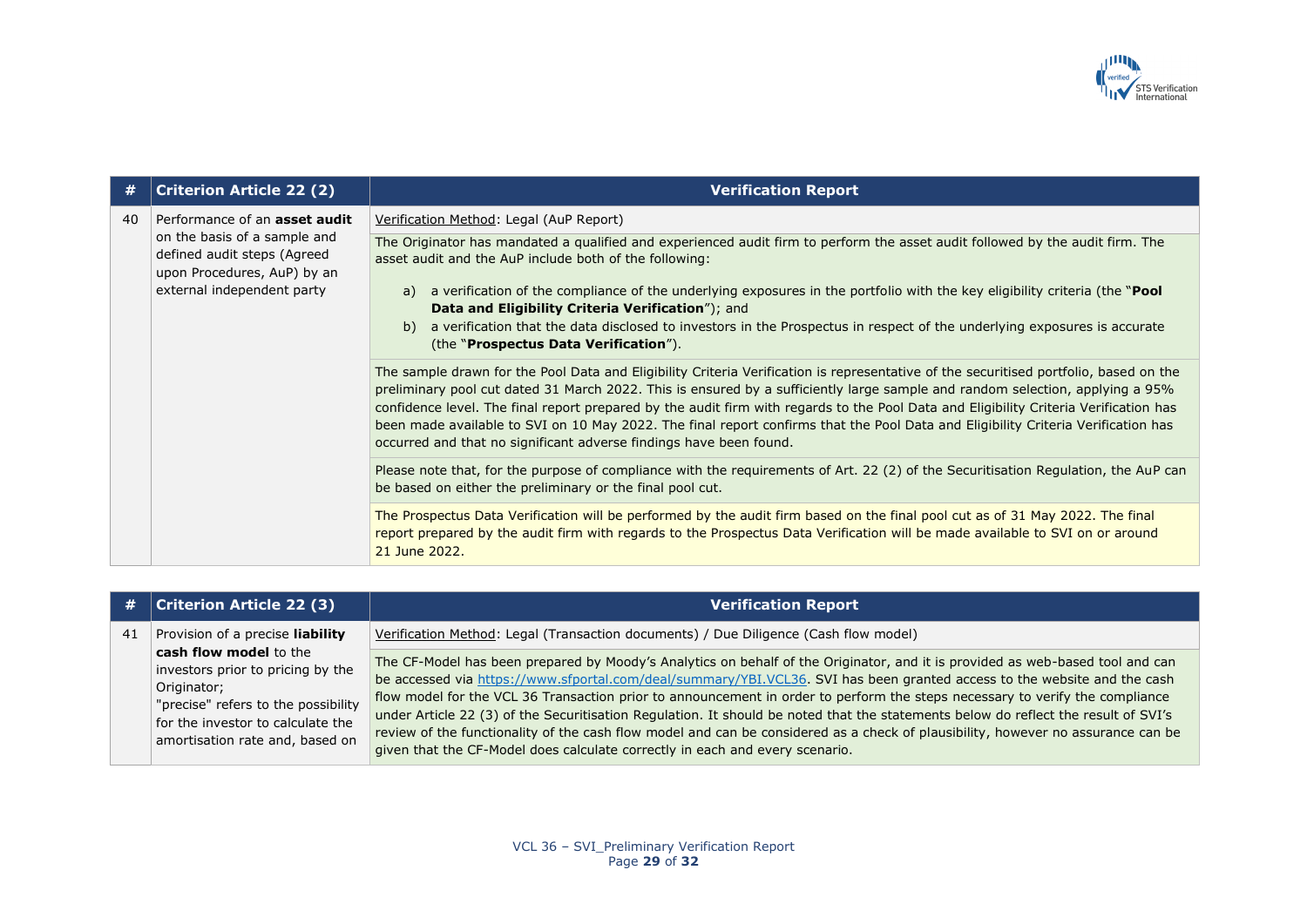

| this, the pricing of the<br>securitisation position | The CF-Model accurately reflects the contractual relationships and cash flows from and to the securitised portfolio, cash accounts,<br>swap counterparties, Class A and Class B Noteholders, the Subordinated Lender, the Originator, a potential back-up servicer as<br>well as other parties involved (summarised as senior expenses).                                                                                                                                                                                                              |
|-----------------------------------------------------|-------------------------------------------------------------------------------------------------------------------------------------------------------------------------------------------------------------------------------------------------------------------------------------------------------------------------------------------------------------------------------------------------------------------------------------------------------------------------------------------------------------------------------------------------------|
|                                                     | A wide range of different scenarios can be modelled, including but not limited to prepayments, delinquencies, defaults (gross<br>losses), recoveries, swap payments, coupon on the notes and senior expenses. Both size as well as timing of payments or<br>defaults can be varied. Also, digital scenarios such as default of swap counterparties (yes/no) or exercise of call options (yes/no)<br>can be considered. As a result, both base case scenarios for pricing as well as stress scenarios for credit analysis purposes can be<br>modelled. |
|                                                     | The CF-Model is available since on or around 6 May 2022 and hence has been provided before pricing. It will be updated before<br>closing to incorporate the final pool cut and will, during the life of the Transaction, be updated on a monthly basis.                                                                                                                                                                                                                                                                                               |
|                                                     | The Originator undertakes to provide potential investors with the CF-Model.                                                                                                                                                                                                                                                                                                                                                                                                                                                                           |

| #  | <b>Criterion Article 22 (4)</b>                                                                    | <b>Verification Report</b>                                                                                                                                                                                                                                                             |
|----|----------------------------------------------------------------------------------------------------|----------------------------------------------------------------------------------------------------------------------------------------------------------------------------------------------------------------------------------------------------------------------------------------|
| 42 | For residential mortgage loan,                                                                     | Verification Method: Legal (Transaction documents) / Due Diligence                                                                                                                                                                                                                     |
|    | auto loan or leasing portfolios:<br>publication of information on the<br>environmental performance | The Originator has confirmed that information on the environmental performance of the assets financed by such underlying<br>exposures (in this case: auto leases) is not captured in its internal database or IT systems and hence not available for reporting in<br>this Transaction. |
|    | of the assets financed by such<br>underlying exposures (energy<br>performance certificates)        |                                                                                                                                                                                                                                                                                        |

| #  | <b>Criterion Article 22 (5)</b>                                                                                                                                      | <b>Verification Report</b>                                                                                                                                                                                                                                                                                                                                                                                 |
|----|----------------------------------------------------------------------------------------------------------------------------------------------------------------------|------------------------------------------------------------------------------------------------------------------------------------------------------------------------------------------------------------------------------------------------------------------------------------------------------------------------------------------------------------------------------------------------------------|
| 43 | Compliance with the provisions<br>of Art. 7 of the Securitisation<br>Regulation (regarding<br>Transparency) is the<br>responsibility of the Originator or<br>Sponsor | Verification Method: Legal (Transaction documents) / Due Diligence                                                                                                                                                                                                                                                                                                                                         |
|    |                                                                                                                                                                      | For the purposes of Article 7 (2) of the Securitisation Regulation, Volkswagen Leasing GmbH as the Servicer is designated as the<br>entity responsible for compliance with the requirements of Article 7, see Section "IV. RISKS RELATED TO REGULATORY CHANGES"<br>in the Section "RISK FACTORS" and Section "ARTICLE 7 AND ARTICLE 22 OF THE SECURITISATION REGULATION" of the<br>Preliminary Prospectus. |
|    |                                                                                                                                                                      | The Servicer as the Originator warrants that it will fulfil the provisions of Article 7 of the Securitisation Regulation as follows (see<br>in this regard Subsection "IV. RISKS RELATED TO REGULATORY CHANGES" in the Section "RISK FACTORS" and Section "ARTICLE<br>7 AND ARTICLE 22 OF THE SECURITISATION REGULATION" of the Preliminary Prospectus):                                                   |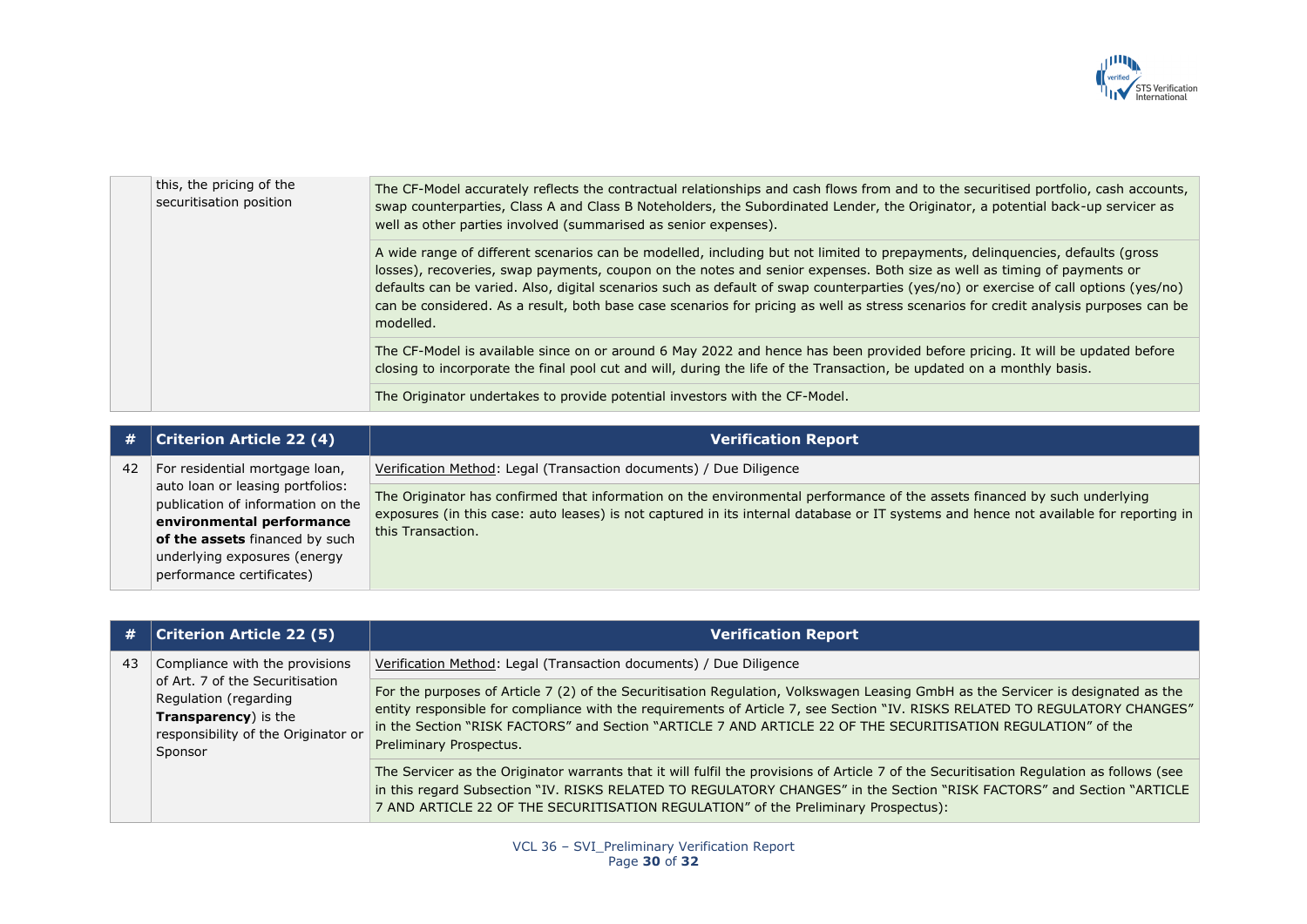

|  | • Art. 7 (1) (a): Loan level data will be made available prior to pricing and then on a monthly basis.                                                                                                        |
|--|---------------------------------------------------------------------------------------------------------------------------------------------------------------------------------------------------------------|
|  | • Art. 7 (1) (b): The relevant Transaction documents in draft form will be made available prior to pricing and in final form within<br>15 days after the Closing Date.                                        |
|  | • Art. $7(1)(c)$ : Not applicable.                                                                                                                                                                            |
|  | • Art. 7 (1) (d): In accordance with the RTS for notification, the notification will be provided to investors in draft form prior to<br>pricing and will be provided in final form on or around Closing Date. |
|  | • Art. 7 (1) (e): The investor report will be made available for the first time on the payment date one month after the Closing<br>Date (25 March 2022) and then on a monthly basis.                          |
|  | • Art. 7 (1) (f): The Issuer will publish any inside information relating to the Transaction without delay.                                                                                                   |
|  | • Art. 7 (1) (g): The Servicer will publish information in respect of any significant event without delay.                                                                                                    |